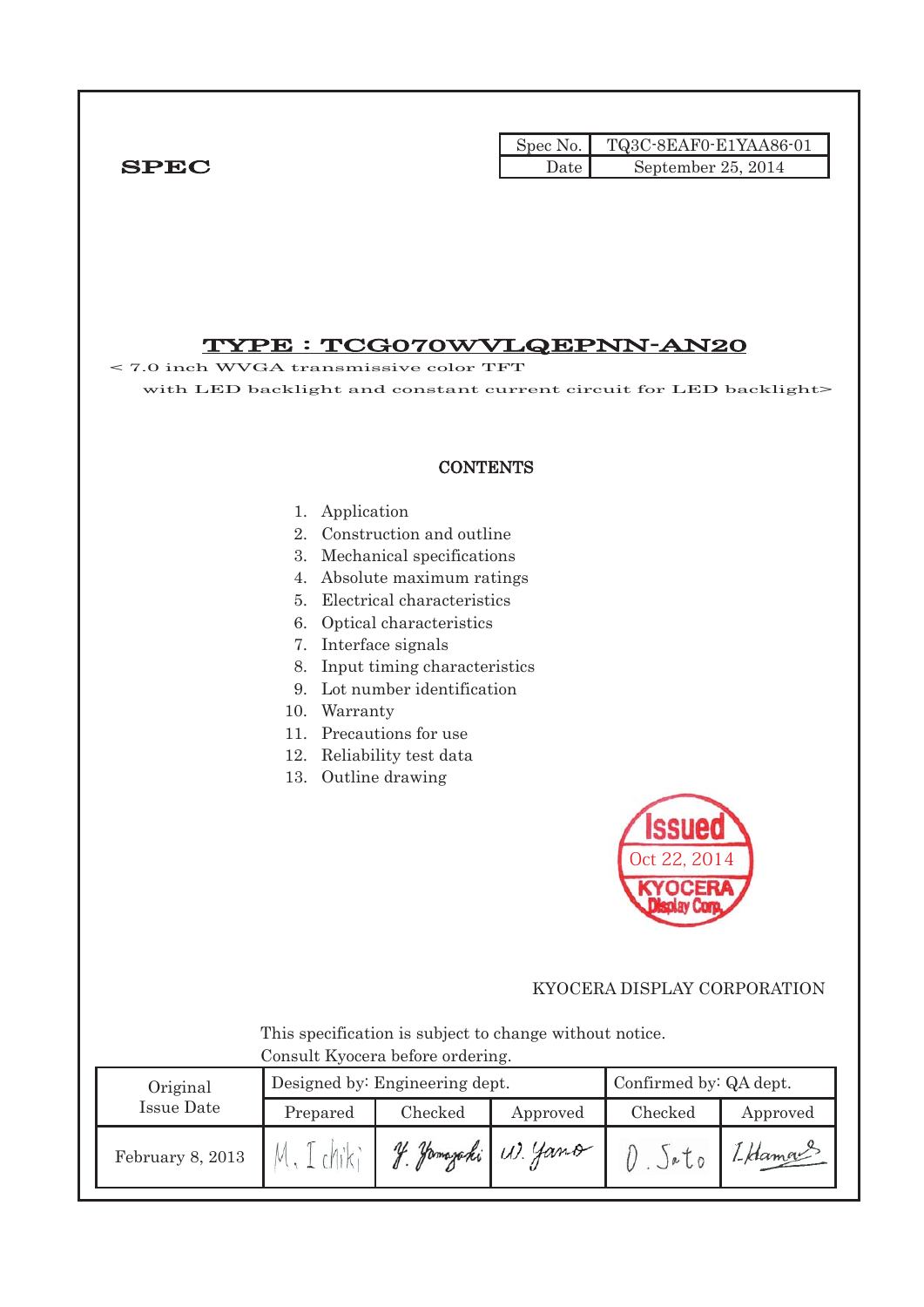# Warning

- 1. This Kyocera LCD module has been specifically designed for use only in electronic devices and industrial machines in the area of audio control, office automation, industrial control, home appliances, etc. The module should not be used in applications where the highest level of safety and reliability are required and module failure or malfunction of such module results in physical harm or loss of life, as well as enormous damage or loss. Such fields of applications include, without limitation, medical, aerospace, communications infrastructure, atomic energy control. Kyocera expressly disclaims any and all liability resulting in any way to the use of the module in such applications.
- 2. Customer agrees to indemnify, defend and hold Kyocera harmless from and against any and all actions, claims, damages, liabilities, awards, costs, and expenses, including legal expenses, resulting from or arising out of Customer's use, or sale for use, or Kyocera modules in applications.

# Caution

1. Kyocera shall have the right, which Customer hereby acknowledges, to immediately scrap or destroy tooling for Kyocera modules for which no Purchase Orders have been received from the Customer in a two-year period.

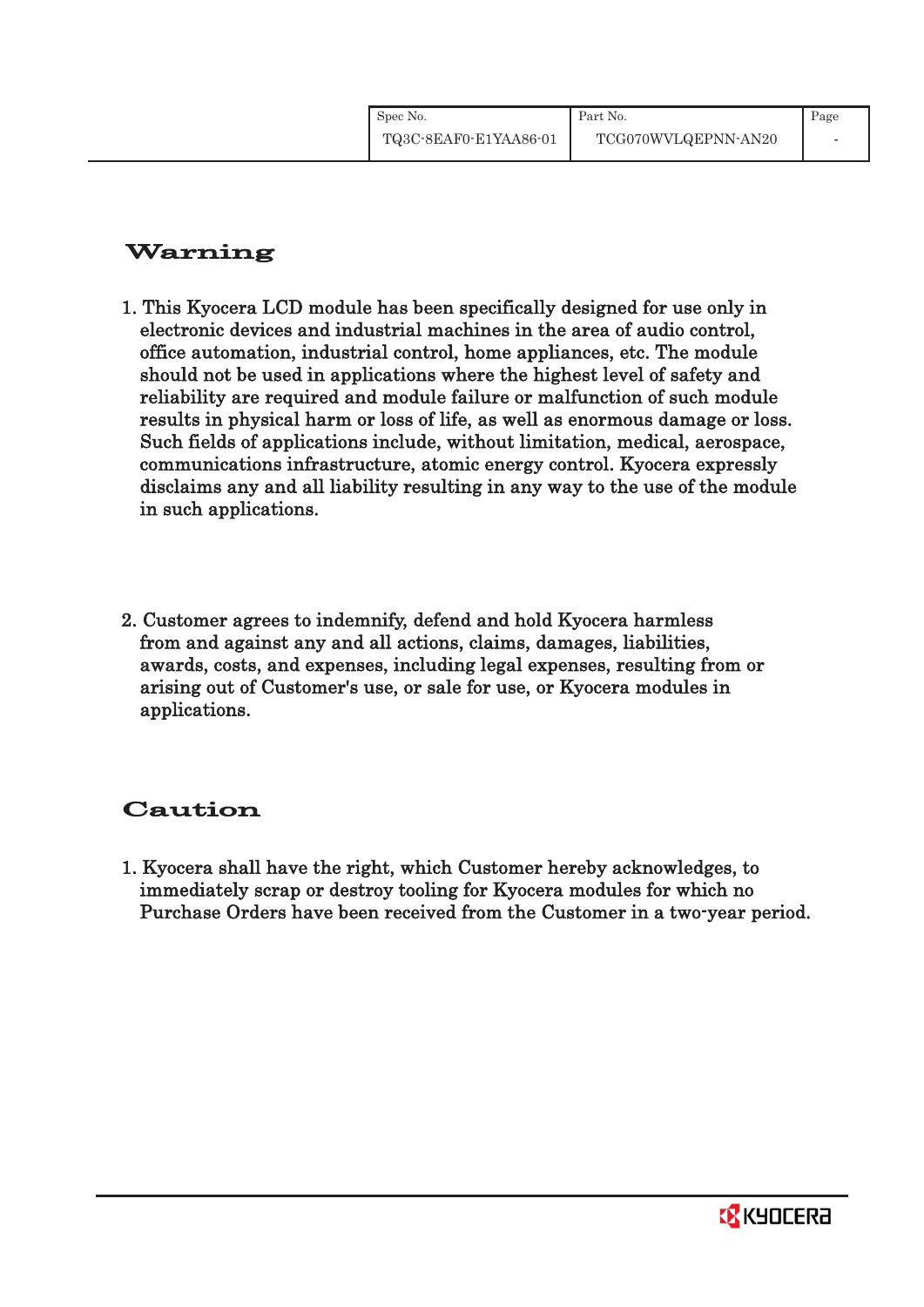|                                                                                                   |             |                      |                                                                                      | Spec No.                                        |  | Part No.     |                                                              |  | Page |
|---------------------------------------------------------------------------------------------------|-------------|----------------------|--------------------------------------------------------------------------------------|-------------------------------------------------|--|--------------|--------------------------------------------------------------|--|------|
|                                                                                                   |             |                      |                                                                                      | TQ3C-8EAF0-E1YAA86-01                           |  |              | TCG070WVLQEPNN-AN20                                          |  |      |
|                                                                                                   |             |                      |                                                                                      | Revision record                                 |  |              |                                                              |  |      |
| Designed by: Engineering dept.<br>Confirmed by : QA dept.<br>Date                                 |             |                      |                                                                                      |                                                 |  |              |                                                              |  |      |
| Checked<br>Checked<br>Prepared<br>Approved<br>J. Jamazaki (1). Yano<br>Sato<br>September 25, 2014 |             | Approved<br>I Hamang |                                                                                      |                                                 |  |              |                                                              |  |      |
| Rev.No.                                                                                           | Date        | Page                 |                                                                                      |                                                 |  | Descriptions |                                                              |  |      |
| 01                                                                                                | Sep25, 2014 |                      | Change KYOCERA CORPORATION LCD DIVISION<br>$\rightarrow$ KYOCERA DISPLAY CORPORATION |                                                 |  |              |                                                              |  |      |
|                                                                                                   |             | $\bf 5$              |                                                                                      | 5-2. Constant current circuit for LED Backlight |  |              | change Operating life time Typ70,000h $\rightarrow$ 100,000h |  |      |
|                                                                                                   |             |                      |                                                                                      |                                                 |  |              |                                                              |  |      |

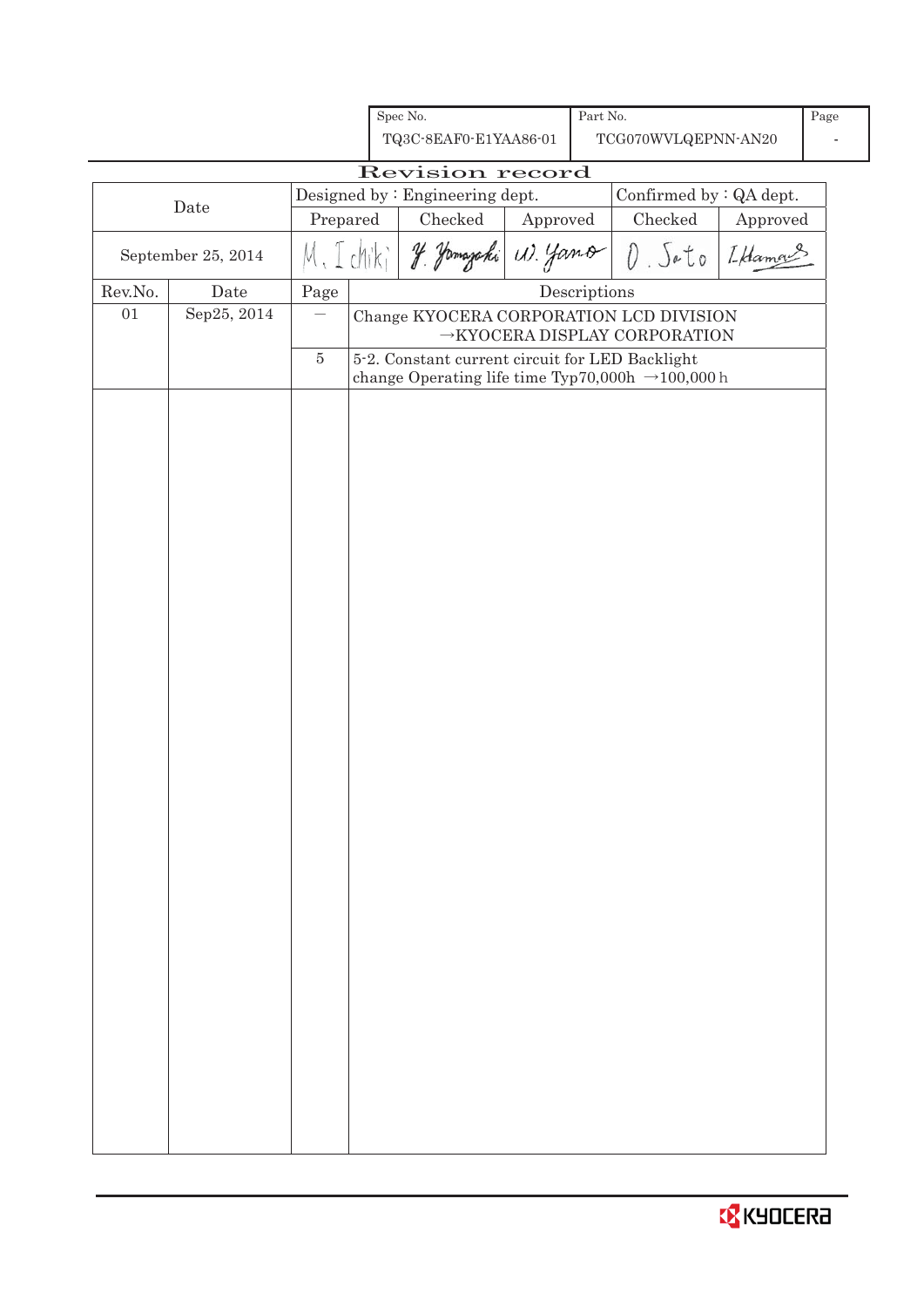# 1. Application

This document defines the specification of TCG070WVLQEPNN-AN 2 0. (RoHS Compliant)

# 2. Construction and outline

| LCD.               | : Transmissive color dot matrix type TFT                   |
|--------------------|------------------------------------------------------------|
| Backlight system   | : LED                                                      |
| Polarizer          | : Anti-Glare treatment                                     |
| Interface          | : LVDS                                                     |
| Additional circuit | : Timing controller, Power supply $(3.3V)$ input)          |
|                    | With Constant current circuit for LED Backlight(12V input) |

# 3. Mechanical specifications

| <b>Item</b>                           | Specification                                           | Unit |
|---------------------------------------|---------------------------------------------------------|------|
| Outline dimensions<br><sup>-</sup> 1) | $165(W)\times(104.4)(H)\times8.6(D)$                    | mm   |
| Active area                           | $152.4(W)\times91.44(H)$<br>(17.8cm/7.0 inch(Diagonal)) | mm   |
| Dot format                            | $800 \times (R, G, B)(W) \times 480(H)$                 | dot  |
| Dot pitch                             | $0.0635(W)\times0.1905(H)$                              | mm   |
| 2)<br>Base color                      | Normally Black                                          |      |
| Mass                                  | 205                                                     | g    |

1) Projection not included. Please refer to outline for details.

2) Due to the characteristics of the LCD material, the color varies with environmental temperature.

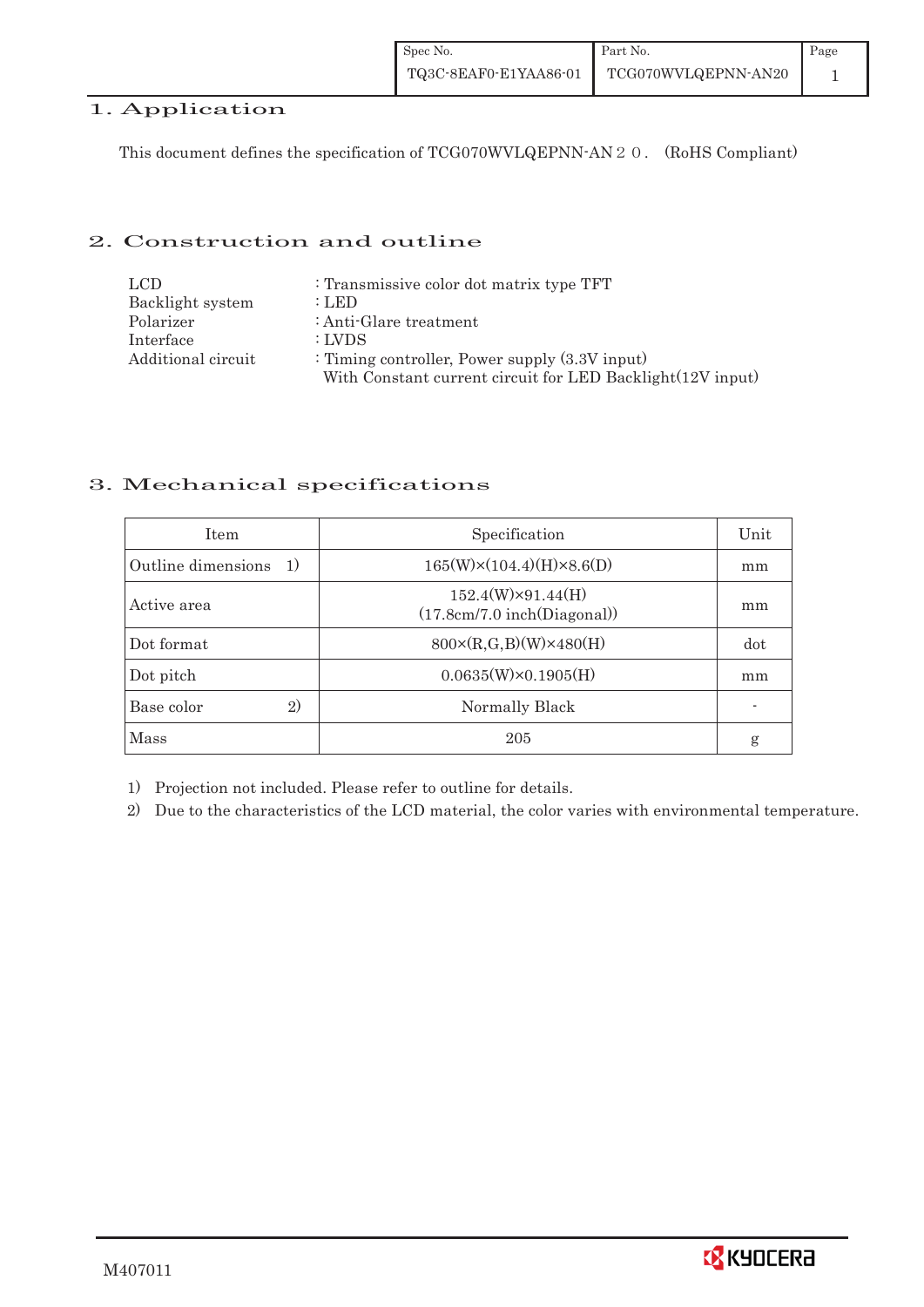# 4. Absolute maximum ratings

| Item                     |                             | Symbol       | Min.           | Max.          | Unit |
|--------------------------|-----------------------------|--------------|----------------|---------------|------|
| Supply voltage $(+3.3V)$ |                             | $\rm V_{DD}$ | $-0.3$         | 4.0           |      |
| Supply voltage $(+12V)$  |                             | $V_{\rm IN}$ | $-0.3$<br>14.0 |               |      |
|                          | RxINi+, RxINi-              | $\rm V_{11}$ | $-0.3$         | 2.8           |      |
|                          | Input signal CK IN+, CK IN- | $\rm V_{I2}$ | $-0.3$         | 2.8           |      |
| 2)<br>voltagee           | SELLVDS, BITSEL, SC         | $\rm V_{I3}$ | $-0.3$         | $V_{DD}$ +0.5 |      |
|                          | <b>BLBRT, BLEN</b>          | V14          | $-0.3$         | $\rm V_{IN}$  |      |

#### 4-1.Electrical absolute maximum ratings

1) i=0,1,2,3

2) V<sub>DD</sub> must be supplied correctly within the range described in 5-1.

4-2. Environmental absolute maximum ratings

| Item                  |    | Symbol                  | Min.  | Max. | Unit      |
|-----------------------|----|-------------------------|-------|------|-----------|
| Operating temperature |    | Top                     | $-20$ | 70   | $\circ$ C |
| Storage temperature   | 2) | <b>T</b> <sub>STO</sub> | $-30$ | 80   | $\circ$ C |
| Operating humidity    | 3) | $H_{OP}$                | 10    | 4)   | %RH       |
| Storage humidity      | 3) | <b>H</b> <sub>sto</sub> | 10    | 4)   | %RH       |
| Vibration             |    |                         | 5)    | 5)   |           |
| Shock                 |    |                         | 6)    | 6)   |           |

1) Operating temperature means a temperature which operation shall be guaranteed. Since display performance is evaluated at 25°C, another temperature range should be confirmed.

2) Temp. =  $-30^{\circ}$ C $<$ 48h, Temp. =  $80^{\circ}$ C $<$ 168h

 Store LCD at normal temperature/humidity. Keep them free from vibration and shock. An LCD that is kept at a low or a high temperature for a long time can be defective due to other conditions, even if the low or high temperature satisfies the standard. (Please refer to "Precautions for Use" for details.)

- 3) Non-condensing
- 4) Temp. $\leq 40^{\circ}$ C, 85%RH Max.

Temp. $>40^{\circ}$ C, Absolute humidity shall be less than 85%RH at 40°C.

5)

| Frequency       | $10\sim 55$ Hz    | Acceleration value         |
|-----------------|-------------------|----------------------------|
| Vibration width | $0.15$ mm         | $(0.3{\sim}9~{\rm m/s^2})$ |
| Interval        | $10 - 55 - 10$ Hz | 1 minutes                  |

 2 hours in each direction X, Y, Z (6 hours total) EIAJ ED-2531

6) Acceleration: 490 m/s2, Pulse width: 11 ms 3 times in each direction:  $\pm X$ ,  $\pm Y$ ,  $\pm Z$ EIAJ ED-2531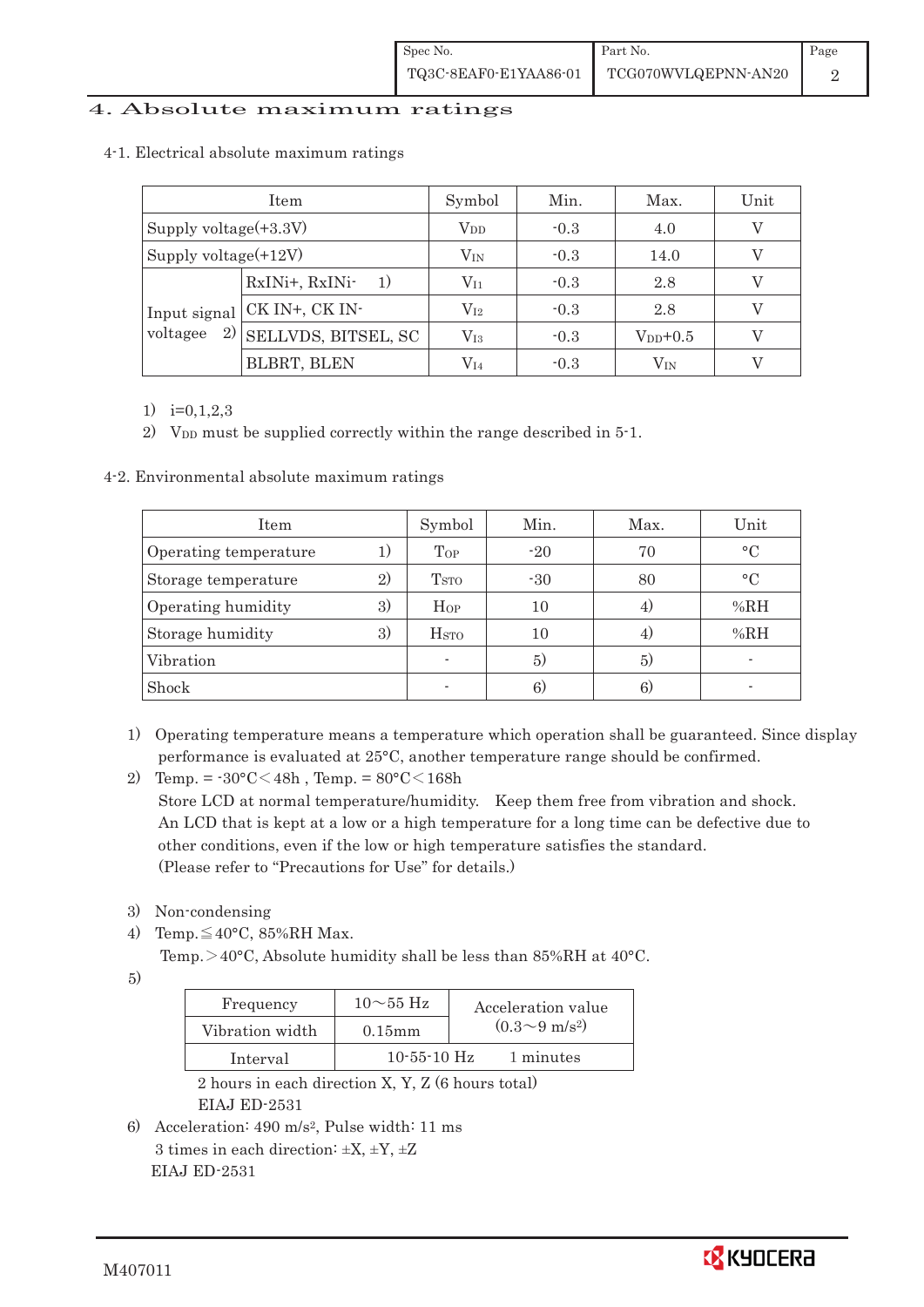| Spec No.              | Part No.            | Page |
|-----------------------|---------------------|------|
| TQ3C-8EAF0-E1YAA86-01 | TCG070WVLQEPNN-AN20 |      |

# 5. Electrical characteristics

#### 5-1. LCD

|                                     |         |                            |                          |                          |                          |                          | Temp. = $-20 \sim 70$ °C |
|-------------------------------------|---------|----------------------------|--------------------------|--------------------------|--------------------------|--------------------------|--------------------------|
| Item                                |         | Symbol                     | Condition                | Min.                     | Typ.                     | Max.                     | Unit                     |
| Supply voltage                      | 1)      | $V_{DD}$                   |                          | 3.0                      | $\!.3$                   | 3.6                      | V                        |
| Current consumption                 |         | I <sub>DD</sub>            | 2)                       | $\overline{\phantom{a}}$ | 200                      | 260                      | mA                       |
| Permissive input ripple voltage     |         | $V_{RP}$                   | $VDD=3.3V$               | $\overline{\phantom{a}}$ | ÷.                       | 100                      | $mVp-p$                  |
|                                     |         | $V_{IL}$                   | "Low" level              | $\overline{0}$           | $\overline{\phantom{a}}$ | 0.8                      | V                        |
| Input signal voltage                | 3)      | V <sub>IH</sub>            | "High" level             | 2.0                      | $\overline{\phantom{a}}$ | $V_{DD}$                 | V                        |
|                                     |         | $I_{OL}$                   | $V_{I3}=0V$              | $-10$                    | $\blacksquare$           | 10                       | $\mu$ A                  |
| Input reek current                  |         | <b>I</b> OH                | $V_{I3}=3.3V$            | $\overline{\phantom{a}}$ | $\overline{\phantom{a}}$ | 400                      | $\mu$ A                  |
| LVDS Input voltage                  | 4)      | $\rm V_{L}$                |                          | $\overline{0}$           | $\overline{\phantom{a}}$ | 1.9                      | V                        |
| Differential input voltage          | 4)      | $V_{ID}$                   |                          | 250                      | 350                      | 450                      | mV                       |
| Differential input                  | 4) 5)   | $V_{TL}$                   | "Low" level              | $V_{CM}$ -100            | $\blacksquare$           | $\overline{\phantom{a}}$ | mV                       |
| threshold voltage                   |         | VTH                        | "High" level             | ÷,                       | $\overline{\phantom{a}}$ | $V_{CM}$ +100            | mV                       |
| Terminator                          |         | $R_1$                      |                          | $\overline{\phantom{a}}$ | 100                      | $\overline{\phantom{a}}$ | $\Omega$                 |
|                                     |         | t1                         |                          | 0.1                      | $\overline{\phantom{a}}$ | 10                       | ms                       |
|                                     |         | t2                         | $\overline{\phantom{0}}$ | $\overline{0}$           | $\overline{\phantom{a}}$ | $\overline{\phantom{a}}$ | ms                       |
|                                     |         | t3                         | $\blacksquare$           | $\mathbf{0}$             | $\overline{\phantom{a}}$ | $\overline{\phantom{a}}$ | ms                       |
|                                     | $1)$ 6) | $\ensuremath{\mathrm{t}}4$ | $\overline{\phantom{0}}$ | 1.0                      | $\overline{\phantom{a}}$ | $\overline{\phantom{a}}$ | $\bf S$                  |
| V <sub>DD</sub> -turn-on conditions |         | t5                         | ÷,                       | 200                      | $\overline{a}$           | $\overline{\phantom{a}}$ | ms                       |
|                                     |         | t6                         | $\overline{\phantom{a}}$ | 200                      | $\overline{\phantom{a}}$ | $\overline{\phantom{a}}$ | ms                       |
|                                     |         | t7                         | $\overline{a}$           | $\mathbf{0}$             | $\overline{\phantom{a}}$ | 10                       | $\bf S$                  |
|                                     |         | $\ensuremath{\mathrm{t}}8$ | $\overline{\phantom{0}}$ | $\boldsymbol{0}$         | ÷                        | $\overline{\phantom{a}}$ | ms                       |

#### 1) V<sub>DD</sub>-turn-on conditions



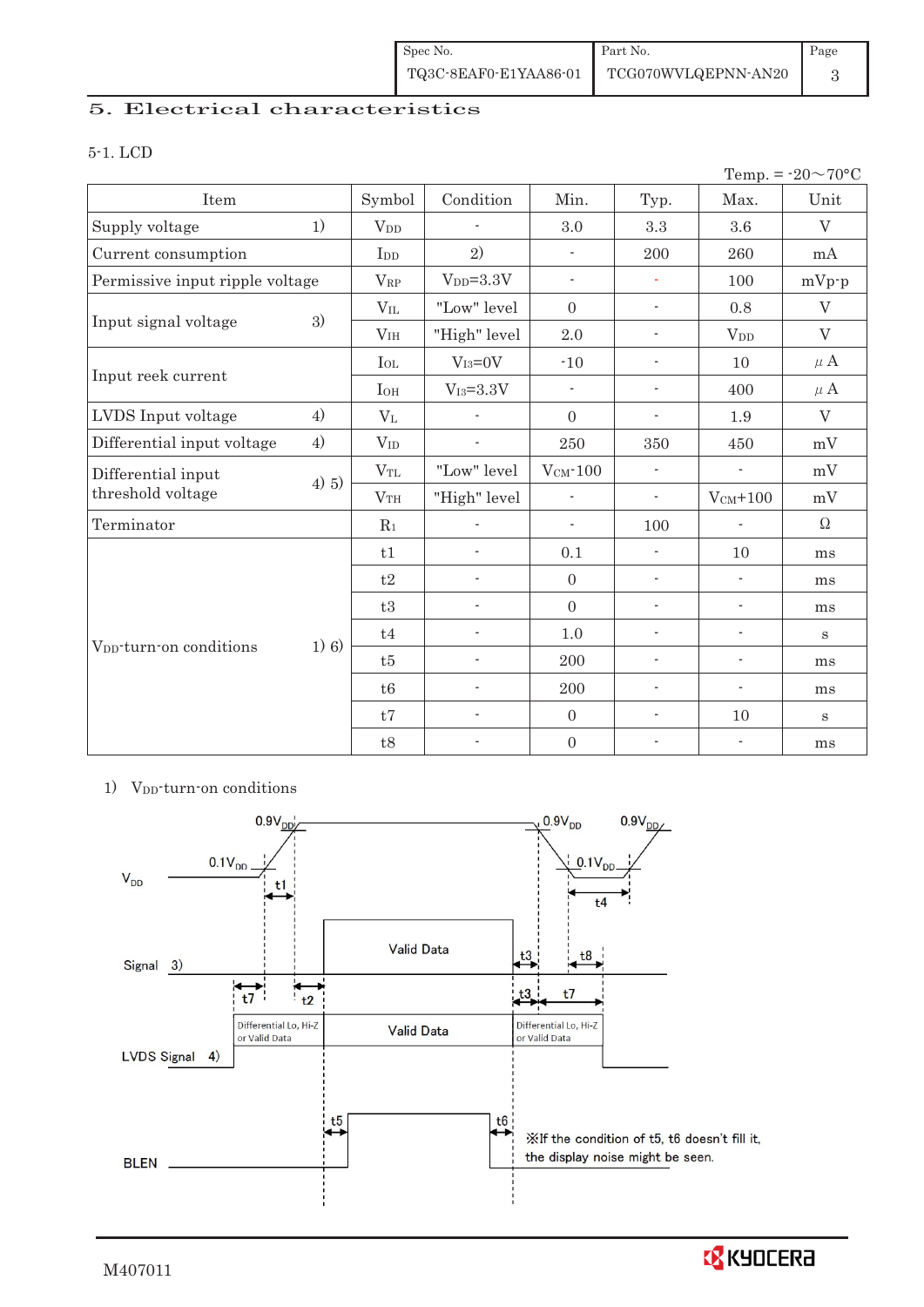2) Display pattern:

| $V_{DD} = 3.3V$ , Temp. = $25^{\circ}$ C |                                                                       |
|------------------------------------------|-----------------------------------------------------------------------|
|                                          | $\cdots$ $\cdots$ $_{2398\ 2399\ 2400}(\mathrm{dot})$<br>123 456<br>٠ |
| 1                                        |                                                                       |
| $\overline{2}$                           |                                                                       |
| 3                                        |                                                                       |
| ÷                                        |                                                                       |
| ÷                                        |                                                                       |
| ÷                                        |                                                                       |
| 479                                      |                                                                       |
| 480                                      |                                                                       |
| (dot)                                    |                                                                       |

- 3) Input signal : SELLVDS, BITSEL, SC
- 4) Input signal : RxIN3+, RxIN3-, RxIN2+, RxIN2-, RxIN1+, RxIN1-, RxIN0+, RxIN0- CK IN+, CK IN-



- 5) V $_{\text{CM}}$ : LVDS Common mode voltage (V $_{\text{CM}}$ =1.25V)
- 6) Please power on LVDS transmitter at the same time as VDD, or LVDS transmitter should be powered on first.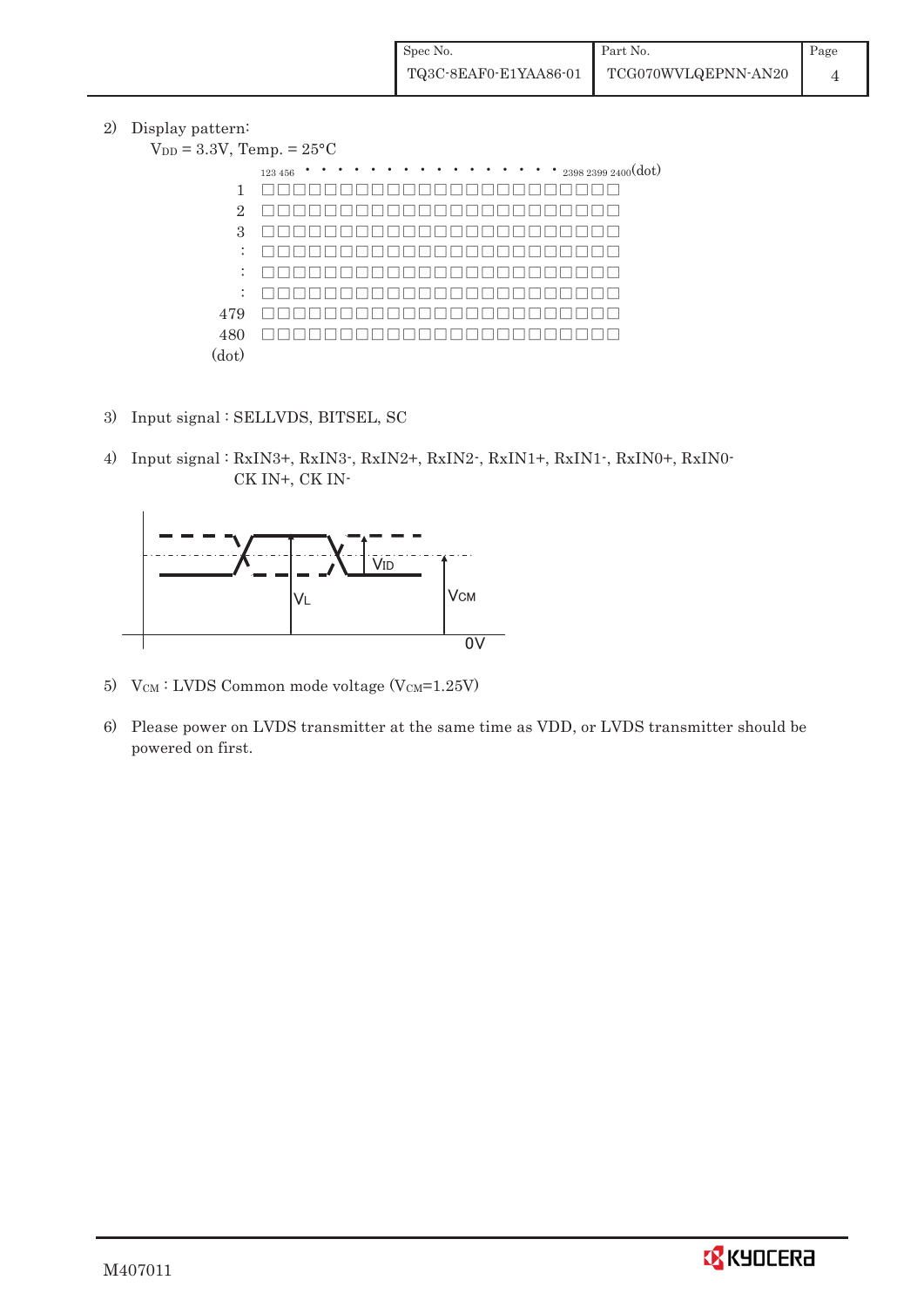#### 5-2. Constant current circuit for LED Backlight

|                                   |                    |                                  |                          |                          | Temp. = $-20 \sim 70$ °C |               |
|-----------------------------------|--------------------|----------------------------------|--------------------------|--------------------------|--------------------------|---------------|
| Item                              | Symbol             | Condition                        | Min.                     | Typ.                     | Max.                     | Unit          |
| 1)<br>Supply voltage              | $V_{IN}$           |                                  | 10.8                     | 12.0                     | 13.2                     | V             |
| Current consumption               | $I_{IN}$           | 2)                               |                          | 235                      | 400                      | mA            |
| Permissive input ripple voltage   | $\rm V_{RP\_BL}$   | $V_{IN} = 12.0V$                 | $\overline{\phantom{a}}$ |                          | 100                      | $mVp-p$       |
|                                   | VIL_BLBRT          | "Low" level"                     | $\Omega$                 |                          | 0.8                      | $\rm V$       |
| <b>BLBRT</b> Input signal voltage | VIH_BLBRT          | "High" level                     | 2.3                      |                          | $V_{IN}$                 | V             |
| BLBRT Input pull-down resistance  | RIN_BLBRT          |                                  | 100                      | 300                      | 500                      | $k\Omega$     |
|                                   | $V_{\rm IL\_BLEN}$ | "Low" level"                     | $\Omega$                 |                          | 0.8                      | V             |
| BLEN Input signal voltage         | VIH_BLEN           | "High" level                     | 2.3                      |                          | $V_{IN}$                 | V             |
| BLEN Input pull-down resistance   | $R_{IN_BLEN}$      |                                  | 100                      | 300                      | 500                      | $k\Omega$     |
| 3)<br><b>PWM</b> Frequency        | f <sub>PWM</sub>   |                                  | 200                      |                          | 10k                      | Hz            |
|                                   |                    | $f_{\text{PWM}} = 200 \text{Hz}$ | $\mathbf{1}$             |                          | 100                      | $\%$          |
| PWM Duty ratio                    | D <sub>PWM</sub>   | $f_{\rm PWM}=2kHz$               | 10                       | $\blacksquare$           | 100                      | $\%$          |
|                                   |                    | $f_{\text{PWM}} = 10kHz$         | 50                       | $\overline{\phantom{a}}$ | 100                      | $\frac{0}{0}$ |
| (4), 5)<br>Operating life time    | T                  | Temp.= $25^{\circ}$ C            |                          | 100,000                  |                          | $\mathbf{h}$  |

1) VIN-turn-on conditions



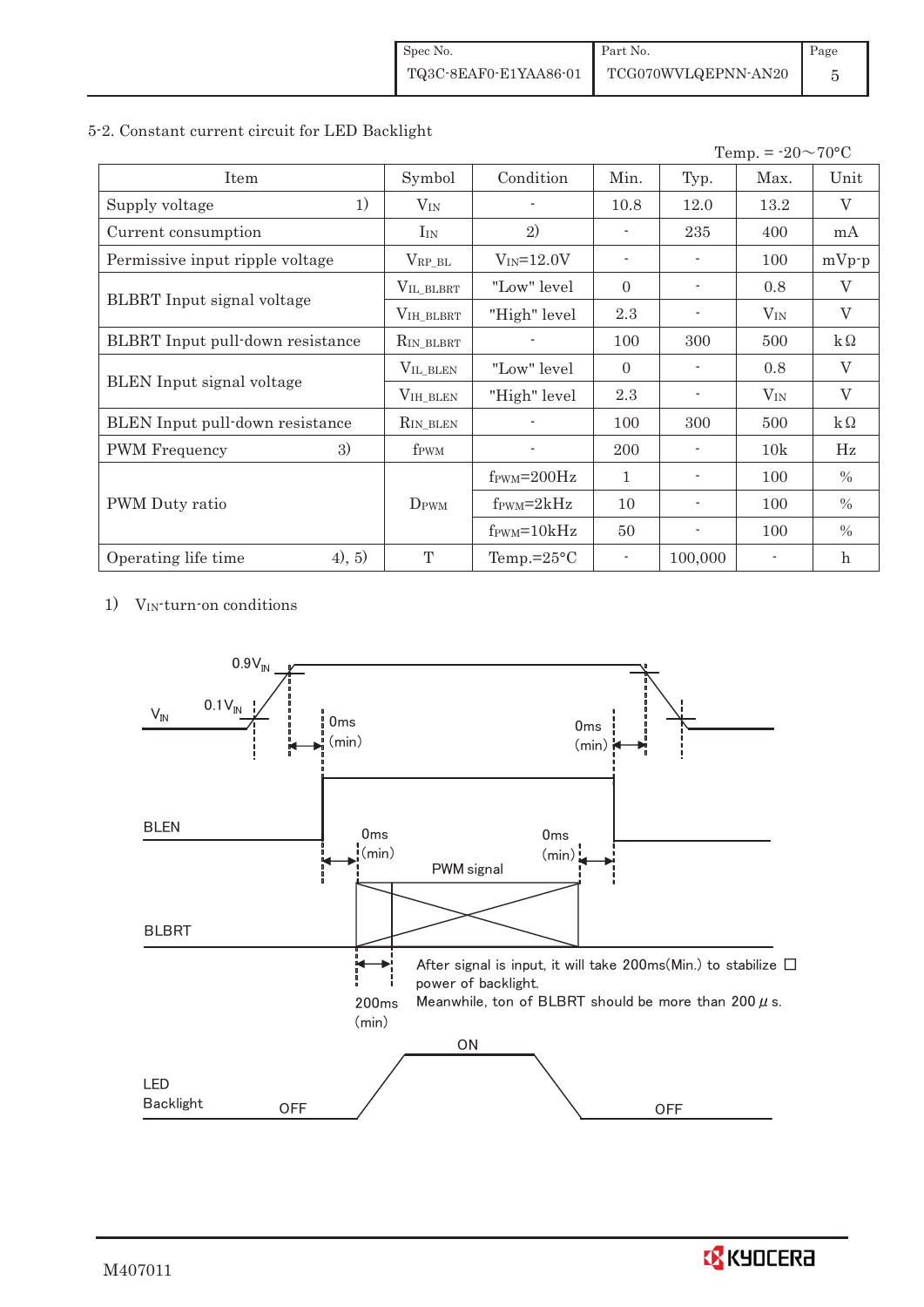| Spec No.              | Part No.            | Page |
|-----------------------|---------------------|------|
| TQ3C-8EAF0-E1YAA86-01 | TCG070WVLQEPNN-AN20 |      |

- 2)  $V_{IN} = 12V$ , Temp. =  $25^{\circ}C$ , D<sub>PWM</sub> =  $100\%$
- 3) PWM Timing Diagram



ton, to<br>FF  $\geq 50 \,\mu$  s. In case of lower frequency, the deterioration of the display quality, flicker etc., may occur.

- 4) When brightness decrease 50% of minimum brightness. The average life of a LED will decrease when the LCD is operating at higher temperatures.
- 5) Life time is estimated data. (Condition : IF=60mA, Ta=25°C in chamber).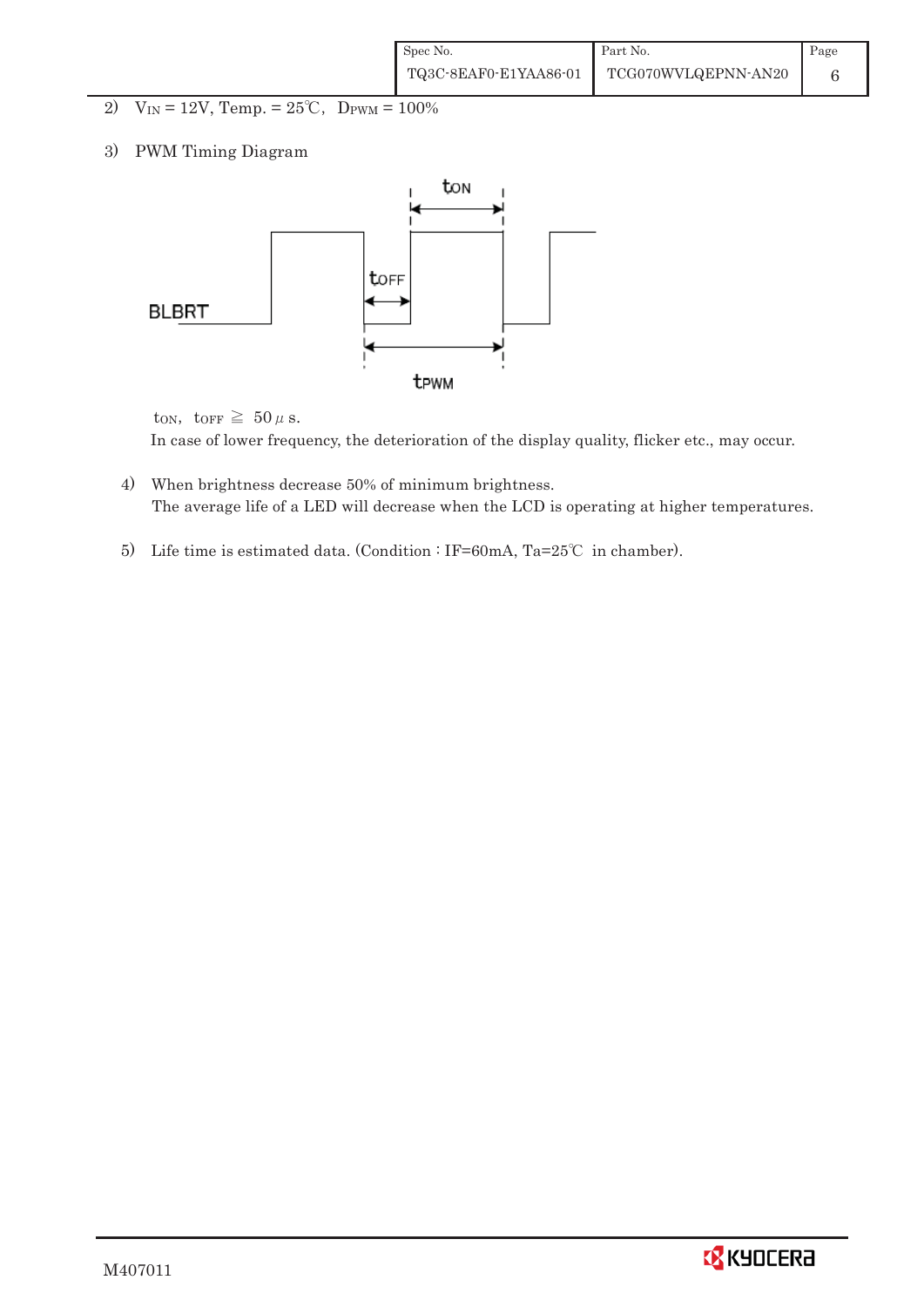| Spec No.              | Part No.            | Page |
|-----------------------|---------------------|------|
| TQ3C-8EAF0-E1YAA86-01 | TCG070WVLQEPNN-AN20 |      |

# 6. Optical characteristics

Measuring  $spot = \phi 6.0$ mm, Temp. = 25°C

| Item                |       | Symbol              | Condition                                                  | Min.                     | Typ.  | Max.           | Unit              |
|---------------------|-------|---------------------|------------------------------------------------------------|--------------------------|-------|----------------|-------------------|
|                     | Rise  | $\tau_r$            | $\theta = \phi = 0^{\circ}$                                | $\overline{\phantom{0}}$ | 18    | $\overline{a}$ | ms                |
| Response time       | Down  | $\tau$ <sub>d</sub> | $\theta = \phi = 0^{\circ}$                                | $\overline{a}$           | 12    |                | ms                |
|                     |       | $\theta$ upper      |                                                            | $\overline{\phantom{0}}$ | 85    |                |                   |
|                     |       | $\theta$ LOWER      | $CR \ge 10$                                                |                          | 85    |                | deg.              |
| Viewing angle range |       | $\phi$ LEFT         |                                                            | $\overline{\phantom{a}}$ | 85    |                |                   |
|                     |       | $\phi$ RIGHT        |                                                            | $\overline{\phantom{a}}$ | 85    | $\blacksquare$ | deg.              |
| Contrast ratio      |       | CR                  | $\theta=\phi=0^{\circ}$                                    | 450                      | 650   |                | $\overline{a}$    |
| <b>Brightness</b>   |       | L                   | IF=60mA/Line                                               | 245                      | 350   |                | cd/m <sup>2</sup> |
|                     | Red   | $\mathbf X$         | $\theta = \phi = 0^{\circ}$<br>$\theta = \phi = 0^{\circ}$ | 0.550                    | 0.600 | 0.650          |                   |
|                     |       | y                   |                                                            | 0.300                    | 0.350 | 0.400          |                   |
|                     |       | $\mathbf X$         |                                                            | 0.285                    | 0.335 | 0.385          |                   |
| Chromaticity        | Green | $\mathbf y$         |                                                            | 0.515                    | 0.565 | 0.615          |                   |
| coordinates         | Blue  | $\mathbf X$         | $\theta = \phi = 0^{\circ}$                                | 0.100                    | 0.150 | 0.200          |                   |
|                     |       | y                   |                                                            | 0.065                    | 0.115 | 0.165          |                   |
|                     |       | $\mathbf X$         | $\theta = \phi = 0^{\circ}$                                | 0.260                    | 0.310 | 0.360          |                   |
|                     | White | $\mathbf{y}$        |                                                            | 0.275                    | 0.325 | 0.375          |                   |

6-1. Definition of contrast ratio

 $CR(Contrast ratio) =$  Brightness with all pixels "White" Brightness with all pixels "Black"

#### 6-2. Definition of response time

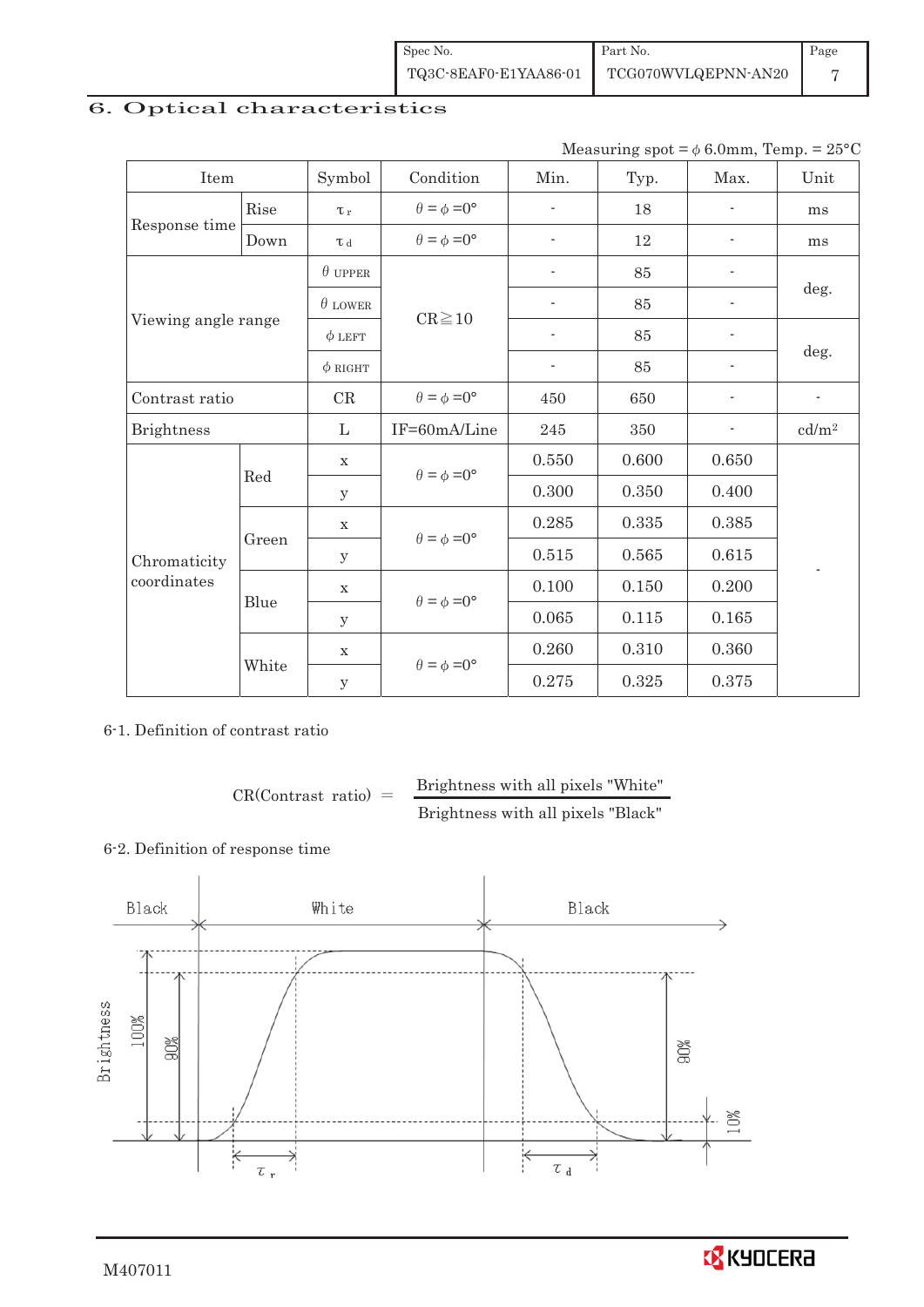| Spec No.              | Part No.            | Page |
|-----------------------|---------------------|------|
| TQ3C-8EAF0-E1YAA86-01 | TCG070WVLQEPNN-AN20 |      |



# 6-4. Brightness measuring points



- 1) Rating is defined as the white brightness at center of display screen(3).
- 2) 5 minutes after LED is turned on. (Ambient Temp.= $25^{\circ}$ C)

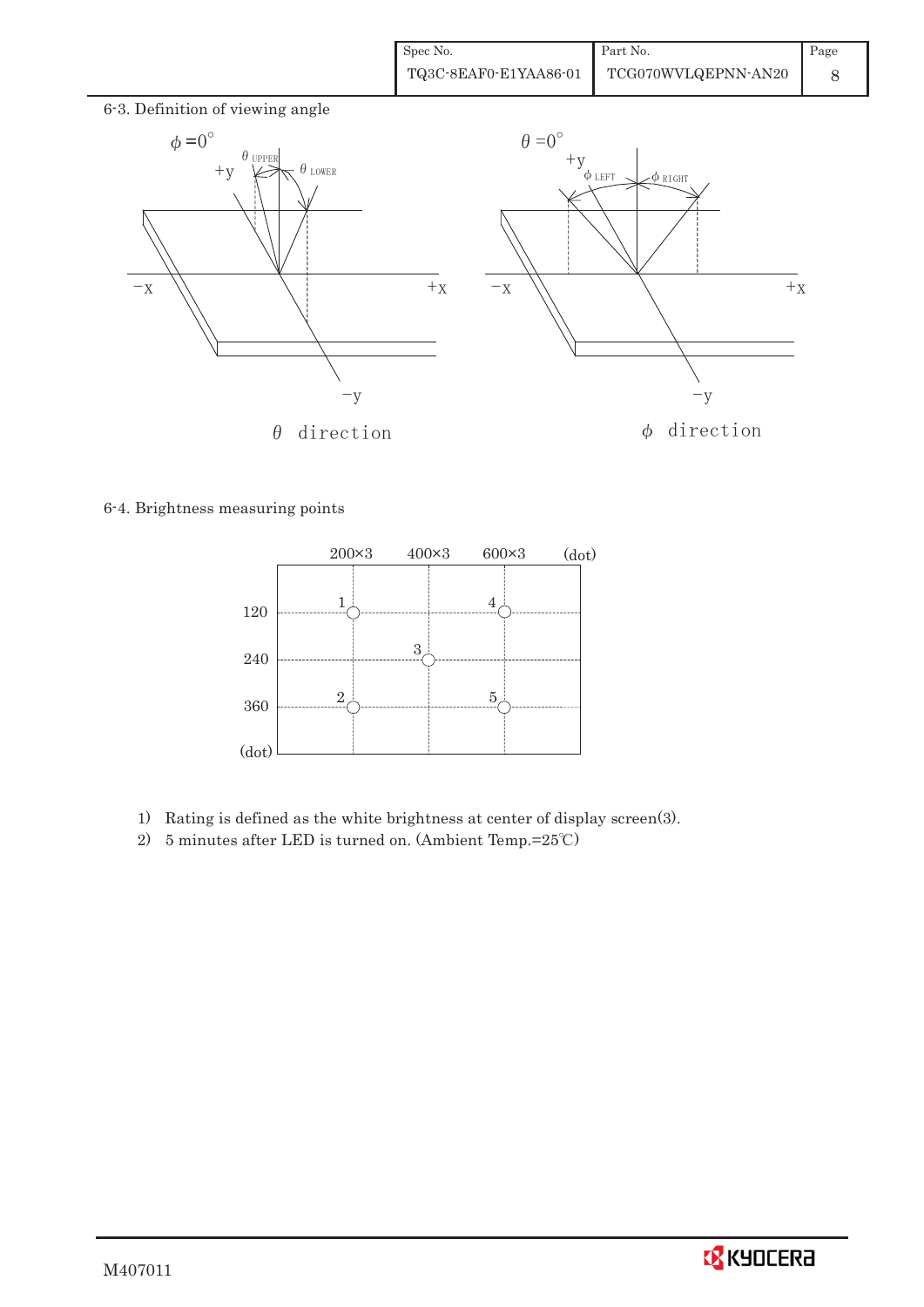# 7. Interface signals

#### 7-1. Interface signals

| No.            | Symbol                 | Description                                                     | <b>Note</b> |
|----------------|------------------------|-----------------------------------------------------------------|-------------|
| $\mathbf{1}$   | <b>BITSEL</b>          | Bit data select signal(GND or Open: 8bit mode, High: 6bit mode) |             |
| $\overline{2}$ | <b>SELLVDS</b>         | Mode select signal(LVDS Data mapping)                           |             |
| $\overline{3}$ | <b>GND</b>             | <b>GND</b>                                                      |             |
| $\sqrt{4}$     | <b>GND</b>             | <b>GND</b>                                                      |             |
| $\bf 5$        | RxIN3+                 | LVDS receiver signal $CH3(+)$                                   | <b>LVDS</b> |
| 6              | RxIN3-                 | LVDS receiver signal $CH3$ ( $\cdot$ )                          | <b>LVDS</b> |
| $\overline{7}$ | <b>GND</b>             | <b>GND</b>                                                      |             |
| 8              | CK IN+                 | LVDS receiver signal $CK(+)$                                    | <b>LVDS</b> |
| 9              | CK IN-                 | LVDS receiver signal $CK(\cdot)$                                | <b>LVDS</b> |
| 10             | <b>GND</b>             | <b>GND</b>                                                      |             |
| 11             | RxIN2+                 | LVDS receiver signal $CH2(+)$                                   | <b>LVDS</b> |
| 12             | RxIN2-                 | LVDS receiver signal $CH2(\cdot)$                               | <b>LVDS</b> |
| 13             | <b>GND</b>             | <b>GND</b>                                                      |             |
| 14             | $RxIN1+$               | LVDS receiver signal $CH1(+)$                                   | <b>LVDS</b> |
| 15             | RxIN1-                 | LVDS receiver signal $CH1(\cdot)$                               | <b>LVDS</b> |
| 16             | <b>GND</b>             | <b>GND</b>                                                      |             |
| 17             | RxIN0+                 | LVDS receiver signal $CHO(+)$                                   | <b>LVDS</b> |
| 18             | RxIN0-                 | LVDS receiver signal $CHO(·)$                                   | <b>LVDS</b> |
| 19             | <b>GND</b>             | <b>GND</b>                                                      |             |
| $20\,$         | <b>GND</b>             | <b>GND</b>                                                      |             |
| 21             | <b>V</b> <sub>DD</sub> | +3.3V power supply                                              |             |
| 22             | <b>V</b> <sub>DD</sub> | +3.3V power supply                                              |             |
| 23             | <b>SC</b>              | Scan direction control(High or Open: Normal, GND: Reverse)      | 1)          |
| 24             | <b>BLBRT</b>           | PWM signal(Brightness adjustment)                               |             |
| $25\,$         | <b>BLEN</b>            | ON/OFF terminal voltage                                         |             |
| ${\bf 26}$     | NC                     | N <sub>C</sub>                                                  |             |
| 27             | $V_{\rm IN}$           | $+12V$ power supply                                             |             |
| 28             | $V_{IN}$               | $+12V$ power supply                                             |             |
| 29             | <b>GNDB</b>            | GND (Backlight)                                                 |             |
| 30             | <b>GNDB</b>            | GND (Backlight)                                                 |             |

| LCD connector      | MDF76GW-30S-1H(55) | (HIROSE) |
|--------------------|--------------------|----------|
| Matching connector | MDF76-30P-1C       | (HIROSE) |

| LVDS receiver             | Embedded in ASIC                              |
|---------------------------|-----------------------------------------------|
| Matching LVDS transmitter | THC63LVDM83R(THine Electronics) or compatible |

1) Scanning

SC : High or Open SC : GND



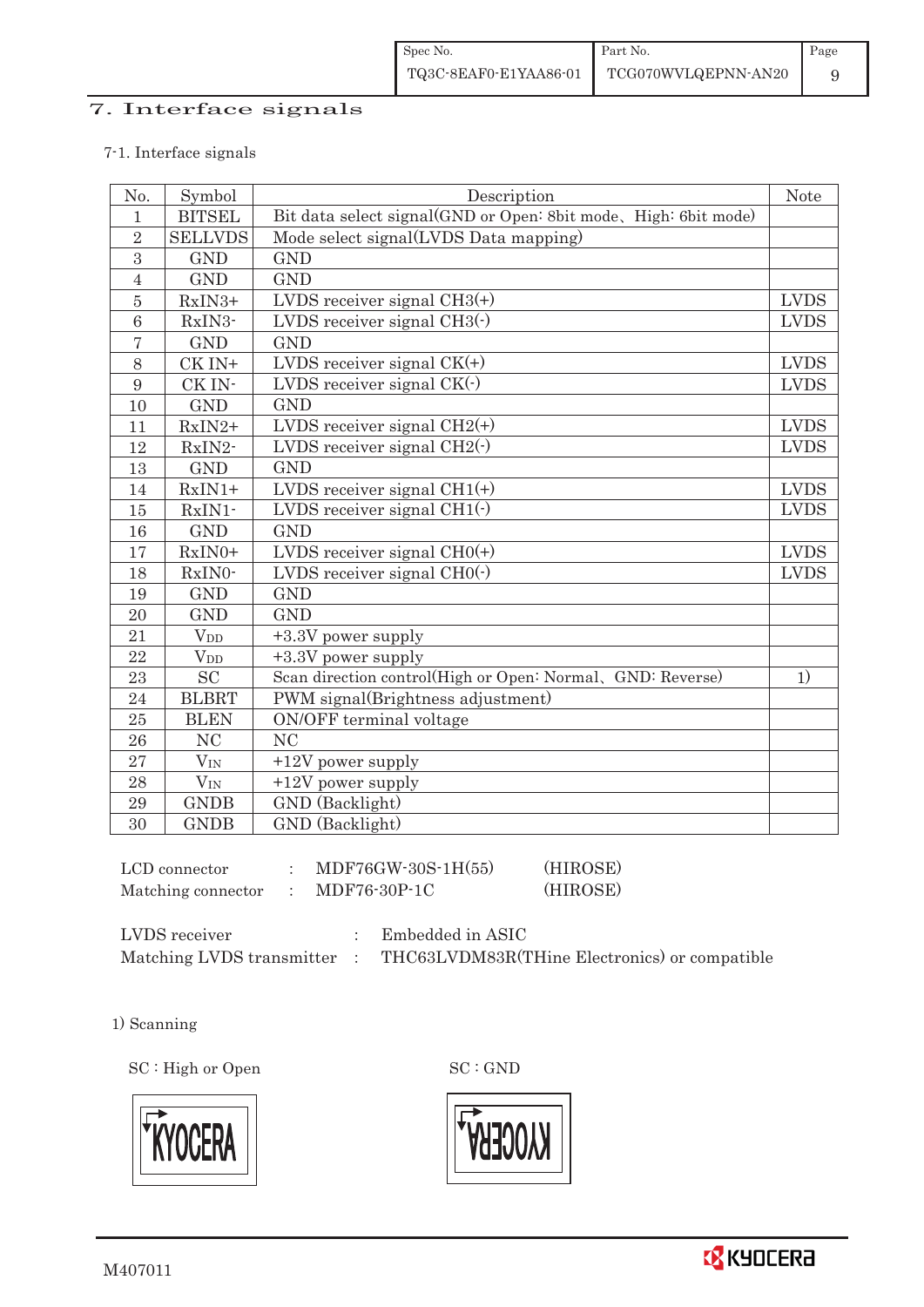| Spec No.              | Part No.            | Page |
|-----------------------|---------------------|------|
| TQ3C-8EAF0-E1YAA86-01 | TCG070WVLQEPNN-AN20 |      |

7-2. Data mapping (6bit input / 8bit mode)

| Transmitter    |                             | 1Pin BITSEL $=$ "L" or OPEN  | $=$ "L" or OPEN<br>1Pin BITSEL |  |  |
|----------------|-----------------------------|------------------------------|--------------------------------|--|--|
| Pin No.        | Data                        | $2Pin$ SELLVDS = "L" or OPEN | $2Pin$ SELLVDS = "H"           |  |  |
| 51             | TA0                         | $\overline{\phantom{m}}$     | RO(LSB)                        |  |  |
| 52             | TA1                         |                              | R1                             |  |  |
| 54             | TA <sub>2</sub>             | $\overline{\phantom{0}}$     | R2                             |  |  |
| $55\,$         | TA <sub>3</sub>             | $\overline{\phantom{0}}$     | R3                             |  |  |
| 56             | TA4                         |                              | R <sub>4</sub>                 |  |  |
| 3              | TA5                         | $\overline{\phantom{0}}$     | R5(MSB)                        |  |  |
| $\overline{4}$ | TA6                         | $\overline{\phantom{0}}$     | GO(LSB)                        |  |  |
| 6              | T <sub>B0</sub>             |                              | G1                             |  |  |
| $\overline{7}$ | TB1                         | $\overline{\phantom{0}}$     | G <sub>2</sub>                 |  |  |
| 11             | TB <sub>2</sub>             |                              | G <sub>3</sub>                 |  |  |
| 12             | TB <sub>3</sub>             |                              | G <sub>4</sub>                 |  |  |
| 14             | TB4                         |                              | G5(MSB)                        |  |  |
| 15             | TB5                         |                              | BO(LSB)                        |  |  |
| 19             | TB6                         | $\overline{\phantom{0}}$     | B1                             |  |  |
| 20             | TC <sub>0</sub>             |                              | B <sub>2</sub>                 |  |  |
| 22             | TC1                         |                              | B <sub>3</sub>                 |  |  |
| 23             | TC <sub>2</sub>             |                              | B <sub>4</sub>                 |  |  |
| 24             | TC <sub>3</sub>             |                              | B5(MSB)                        |  |  |
| 27             | $\mathrm{T}\mathrm{C}4$     |                              | (HS)                           |  |  |
| 28             | TC5                         |                              | (VS)                           |  |  |
| 30             | TC <sub>6</sub>             |                              | DE                             |  |  |
| 50             | T <sub>D</sub> <sub>0</sub> | $\overline{\phantom{0}}$     | <b>GND</b>                     |  |  |
| $\overline{2}$ | TD1                         | $\overline{\phantom{0}}$     | <b>GND</b>                     |  |  |
| 8              | TD <sub>2</sub>             |                              | <b>GND</b>                     |  |  |
| 10             | TD <sub>3</sub>             |                              | <b>GND</b>                     |  |  |
| 16             | TD4                         | $\overline{\phantom{0}}$     | <b>GND</b>                     |  |  |
| 18             | TD <sub>5</sub>             |                              | <b>GND</b>                     |  |  |
| $25\,$         | TD6                         | $\overline{\phantom{0}}$     | <b>GND</b>                     |  |  |

 BITSEL=L(GND) or OPEN SELLVDS=H(3.3V)



HS: H<sub>SYNC</sub>

 $VS : V<sub>SYNC</sub>$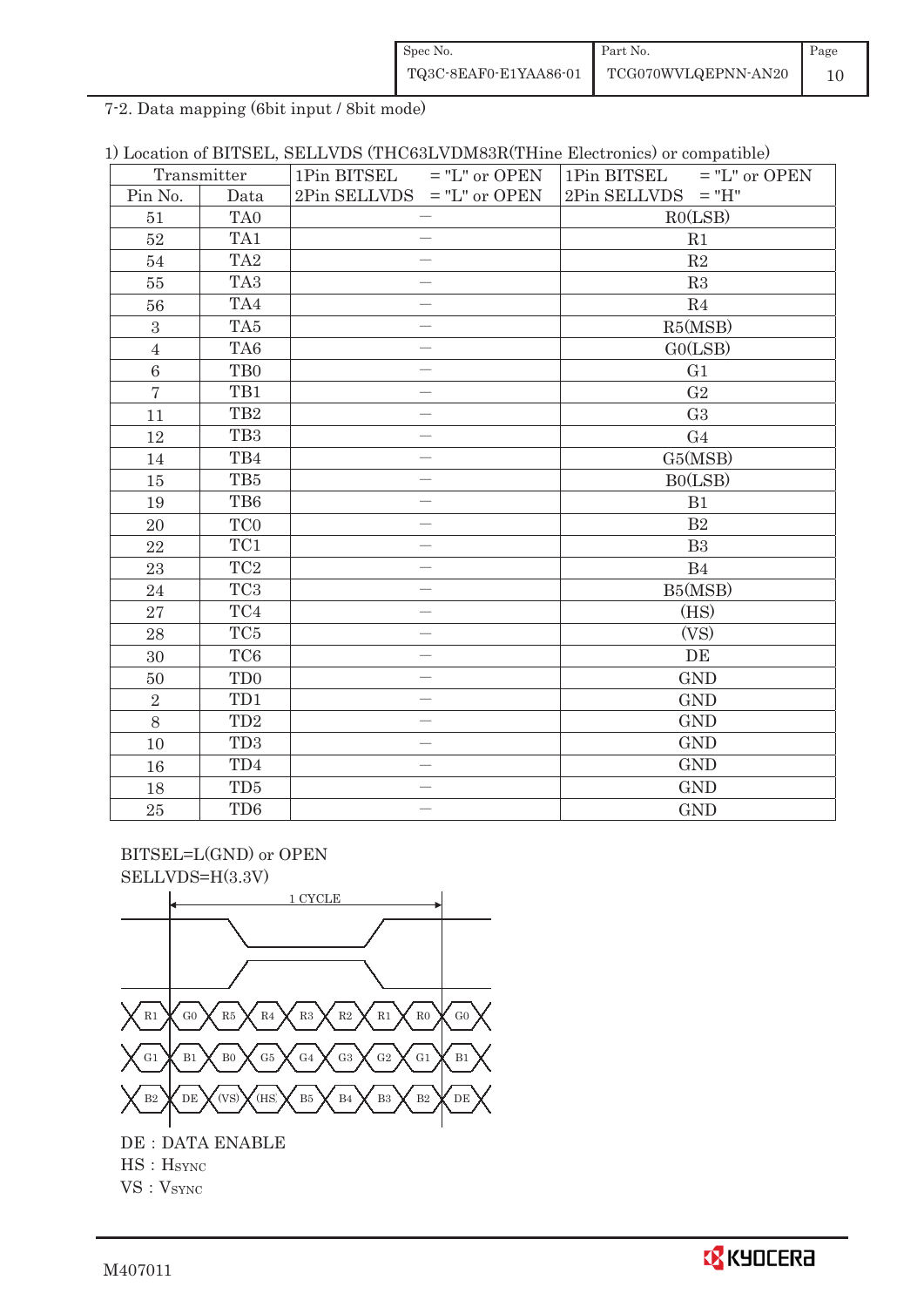# 2) Block Diagram



 $\&$ SELLVDS signal line has 10 k  $\Omega$  pulldown resister.

When using "6-bit Transmitter", please connect the unused channel of the control IC receiver as described in the diagram below.



 $\frac{1}{2}$ SELLVDS signal line has 10 k  $\Omega$  pulldown resister.

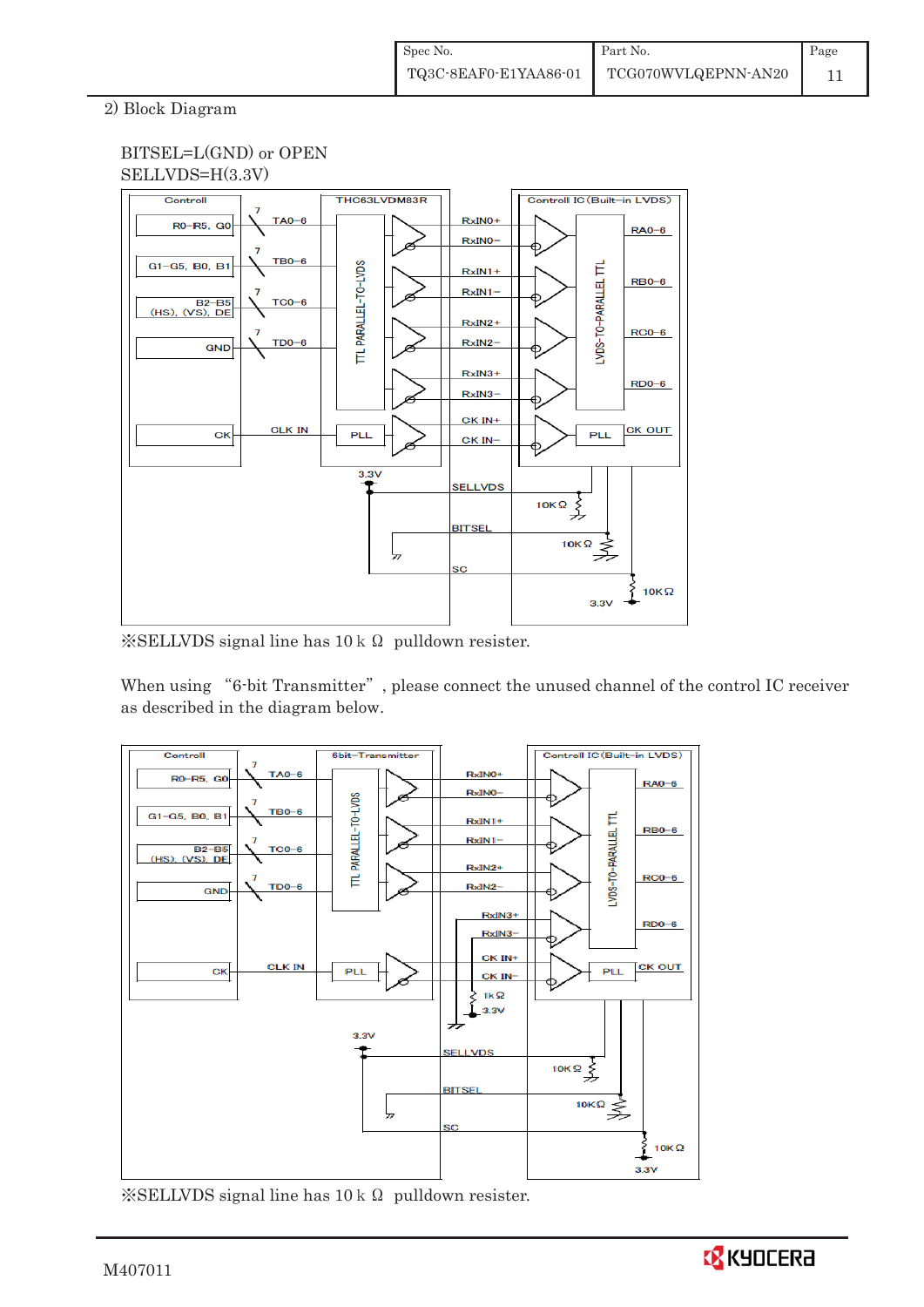| Spec No.              | Part No.            | Page |
|-----------------------|---------------------|------|
| TQ3C-8EAF0-E1YAA86-01 | TCG070WVLQEPNN-AN20 |      |

7-3. Data mapping (8bit input / 8bit mode)

|  |  |  |  | 1) Location of BITSEL, SELLVDS (THC63LVDM83R(THine Electronics) or compatible) |  |  |  |
|--|--|--|--|--------------------------------------------------------------------------------|--|--|--|
|--|--|--|--|--------------------------------------------------------------------------------|--|--|--|

|                | 1Pin BITSEL<br>$=$ "L" or OPEN<br>Transmitter |                              | 1Pin BITSEL<br>$=$ "L" or OPEN |  |  |
|----------------|-----------------------------------------------|------------------------------|--------------------------------|--|--|
| Pin No.        | Data                                          | $2Pin$ SELLVDS = "L" or OPEN | 2Pin SELLVDS<br>$=$ "H"        |  |  |
| 51             | TA <sub>0</sub>                               | RO(LSB)                      | R <sub>2</sub>                 |  |  |
| 52             | TA1                                           | R1                           | R3                             |  |  |
| 54             | TA <sub>2</sub>                               | R2                           | R <sub>4</sub>                 |  |  |
| 55             | TA <sub>3</sub>                               | R3                           | R5                             |  |  |
| 56             | TA4                                           | R <sub>4</sub>               | R6                             |  |  |
| $\mathbf{3}$   | TA5                                           | R5                           | R7(MSB)                        |  |  |
| $\sqrt{4}$     | TA6                                           | GO(LSB)                      | G <sub>2</sub>                 |  |  |
| 6              | TB <sub>0</sub>                               | G <sub>1</sub>               | G <sub>3</sub>                 |  |  |
| $\overline{7}$ | TB1                                           | G <sub>2</sub>               | G <sub>4</sub>                 |  |  |
| 11             | TB <sub>2</sub>                               | G <sub>3</sub>               | G <sub>5</sub>                 |  |  |
| 12             | TB <sub>3</sub>                               | G <sub>4</sub>               | G <sub>6</sub>                 |  |  |
| 14             | TB4                                           | G5                           | G7(MSB)                        |  |  |
| 15             | TB5                                           | BO(LSB)                      | B <sub>2</sub>                 |  |  |
| 19             | TB6                                           | B1                           | B <sub>3</sub>                 |  |  |
| 20             | TC0                                           | B <sub>2</sub>               | B <sub>4</sub>                 |  |  |
| 22             | TC1                                           | B <sub>3</sub>               | B5                             |  |  |
| 23             | TC <sub>2</sub>                               | B <sub>4</sub>               | B <sub>6</sub>                 |  |  |
| 24             | TC <sub>3</sub>                               | B5                           | B7(MSB)                        |  |  |
| 27             | TC4                                           | (HS)                         | (HS)                           |  |  |
| 28             | TC <sub>5</sub>                               | (VS)                         | (VS)                           |  |  |
| 30             | TC <sub>6</sub>                               | DE                           | DE                             |  |  |
| 50             | TD <sub>0</sub>                               | R6                           | RO(LSB)                        |  |  |
| $\overline{2}$ | TD1                                           | R7(MSB)                      | R1                             |  |  |
| 8              | TD <sub>2</sub>                               | G <sub>6</sub>               | GO(LSB)                        |  |  |
| 10             | TD <sub>3</sub>                               | G7(MSB)                      | G <sub>1</sub>                 |  |  |
| 16             | TD4                                           | B <sub>6</sub>               | BO(LSB)                        |  |  |
| 18             | TD5                                           | B7(MSB)                      | B1                             |  |  |
| 25             | TD <sub>6</sub>                               | (NA)                         | (NA)                           |  |  |

BITSEL=L(GND) or OPEN SELLVDS=L(GND) or OPEN

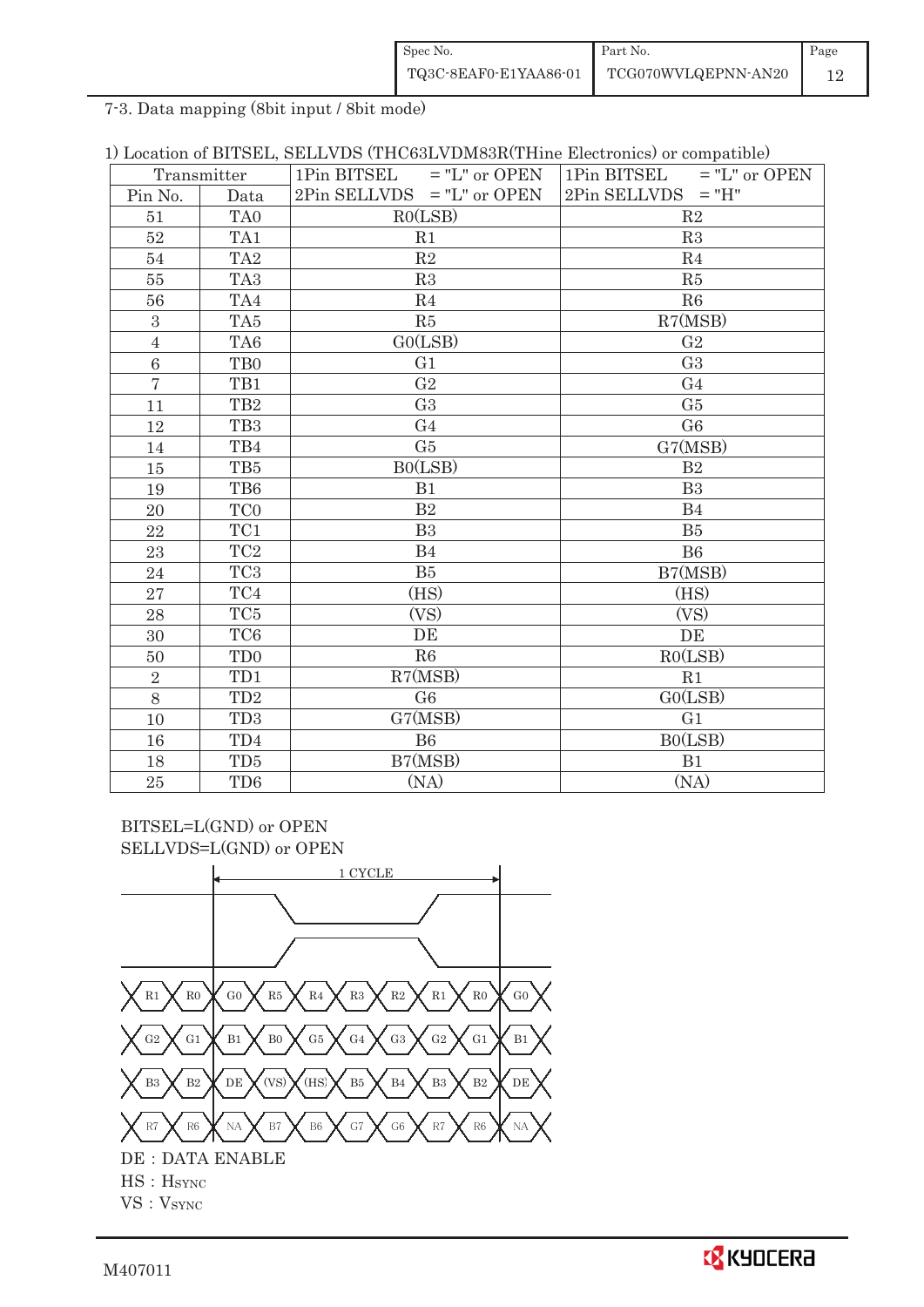# BITSEL=L(GND) or OPEN



2) Block Diagram

# BITSEL=L(GND) or OPEN SELLVDS=L(GND) or OPEN



 $\frac{1}{2}$ SELLVDS signal line has 10 k  $\Omega$  pulldown resister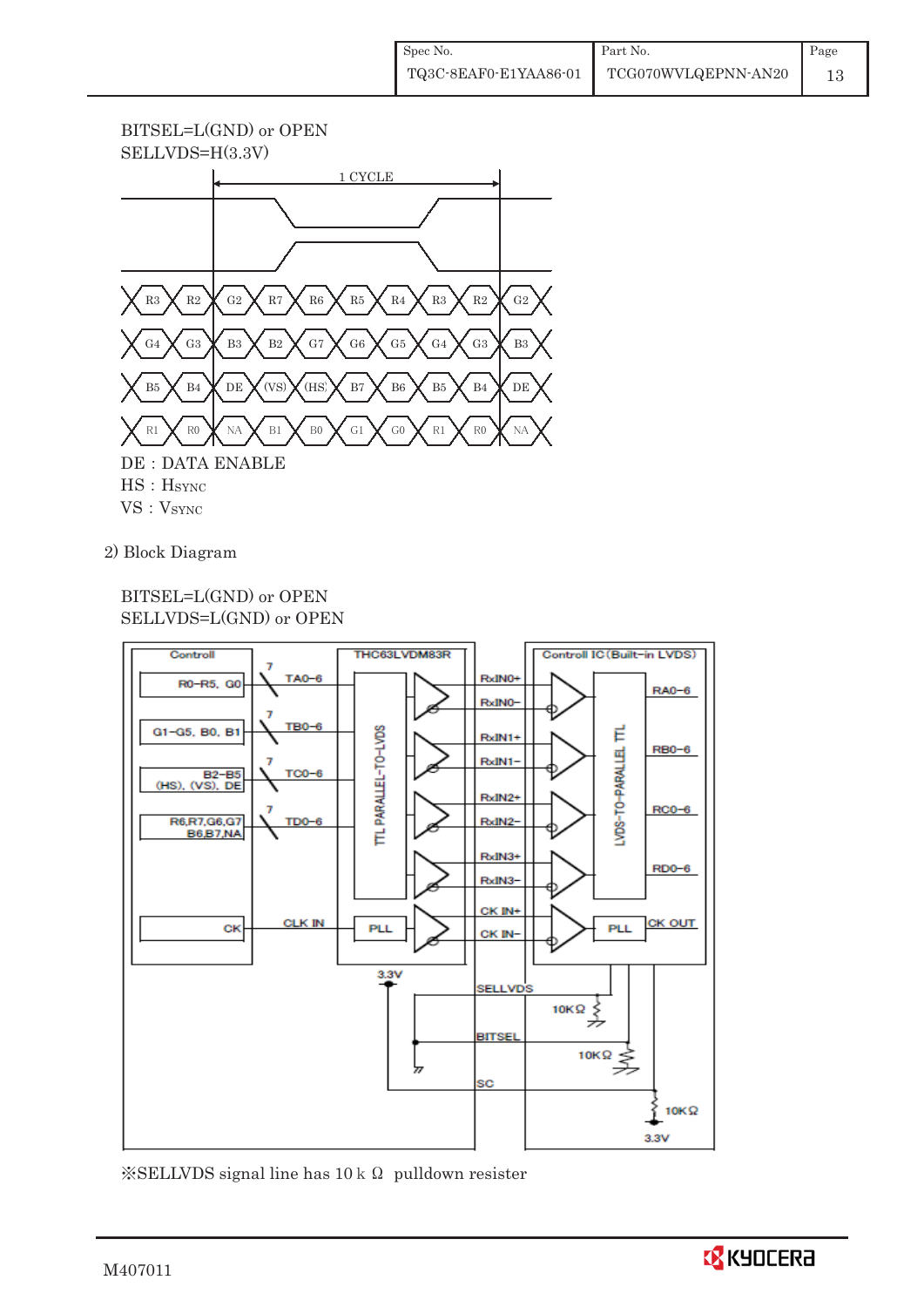# BITSEL=L(GND) or OPEN SELLVDS=H(3.3V)



 $\frac{1}{2}$ SELLVDS signal line has 10 k  $\Omega$  pulldown resister.

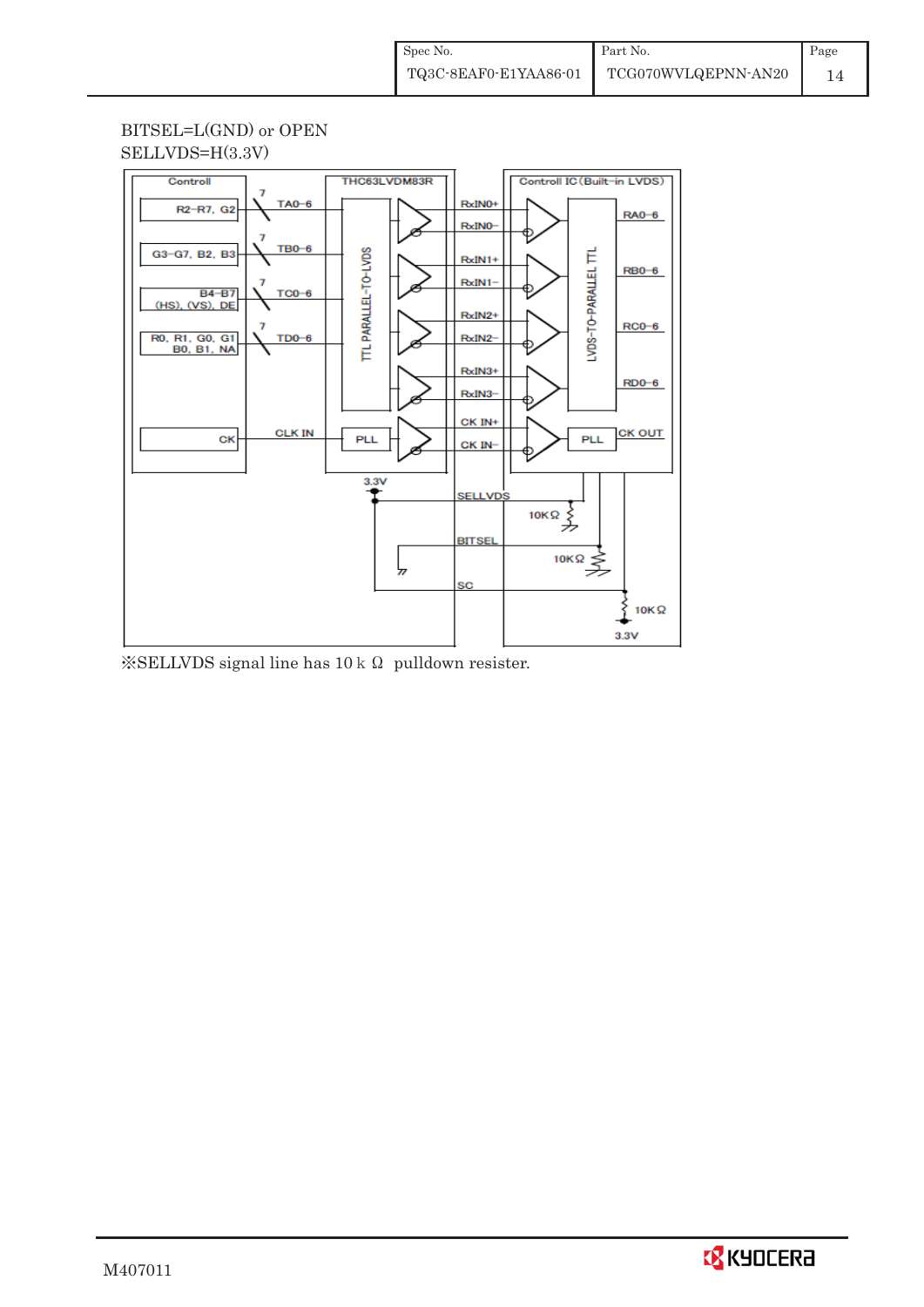| Spec No.              | Part No.            | Page |
|-----------------------|---------------------|------|
| TQ3C-8EAF0-E1YAA86-01 | TCG070WVLQEPNN-AN20 |      |

7-4. Data mapping (6bit input / 6bit mode)

|  | 1) Location of BITSEL, SELLVDS (THC63LVDM83R(THine Electronics) or compatible) |  |
|--|--------------------------------------------------------------------------------|--|
|--|--------------------------------------------------------------------------------|--|

|                 | Transmitter     | $1Pin$ BITSEL = "H"          | 1Pin BITSEL<br>$=$ "H" |  |
|-----------------|-----------------|------------------------------|------------------------|--|
| Pin No.         | Data            | $2Pin$ SELLVDS = "L" or OPEN | $2Pin$ SELLVDS = "H"   |  |
| 44              | TA <sub>0</sub> | RO(LSB)                      |                        |  |
| 45              | TA1             | R1                           |                        |  |
| 47              | TA <sub>2</sub> | $\mathbf{R}2$                |                        |  |
| 48              | TA <sub>3</sub> | R3                           |                        |  |
| $\mathbf{1}$    | TA4             | R <sub>4</sub>               |                        |  |
| 3               | TA5             | R5(MSB)                      |                        |  |
| $\overline{4}$  | TA <sub>6</sub> | GO(LSB)                      |                        |  |
| $6\phantom{1}6$ | T <sub>B0</sub> | G <sub>1</sub>               |                        |  |
| $\overline{7}$  | TB1             | G <sub>2</sub>               |                        |  |
| 9               | TB <sub>2</sub> | G <sub>3</sub>               |                        |  |
| 10              | TB <sub>3</sub> | G <sub>4</sub>               |                        |  |
| 12              | TB4             | G5(MSB)                      |                        |  |
| 13              | TB5             | B0(LSB)                      |                        |  |
| 15              | TB6             | B1                           |                        |  |
| 16              | TC <sub>0</sub> | B2                           |                        |  |
| 18              | TC1             | B <sub>3</sub>               |                        |  |
| 19              | TC <sub>2</sub> | B4                           |                        |  |
| 20              | TC <sub>3</sub> | B5(MSB)                      |                        |  |
| 22              | TC4             | (HS)                         |                        |  |
| 23              | TC5             | (VS)                         |                        |  |
| $25\,$          | TC <sub>6</sub> | DE                           |                        |  |



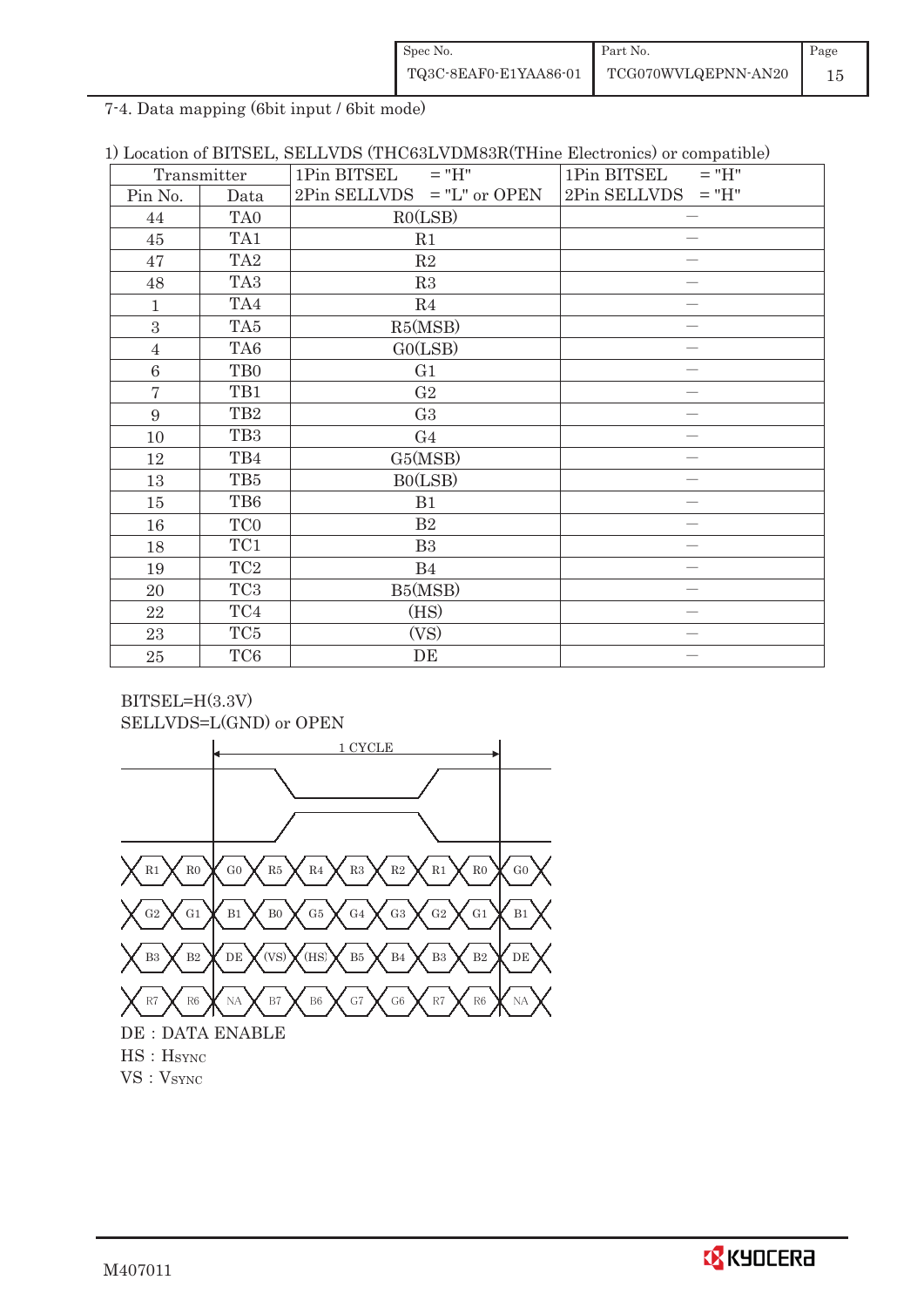# 2) Block Diagram



 $\frac{1}{2}$ SELLVDS signal line has 10 k  $\Omega$  pulldown resister.

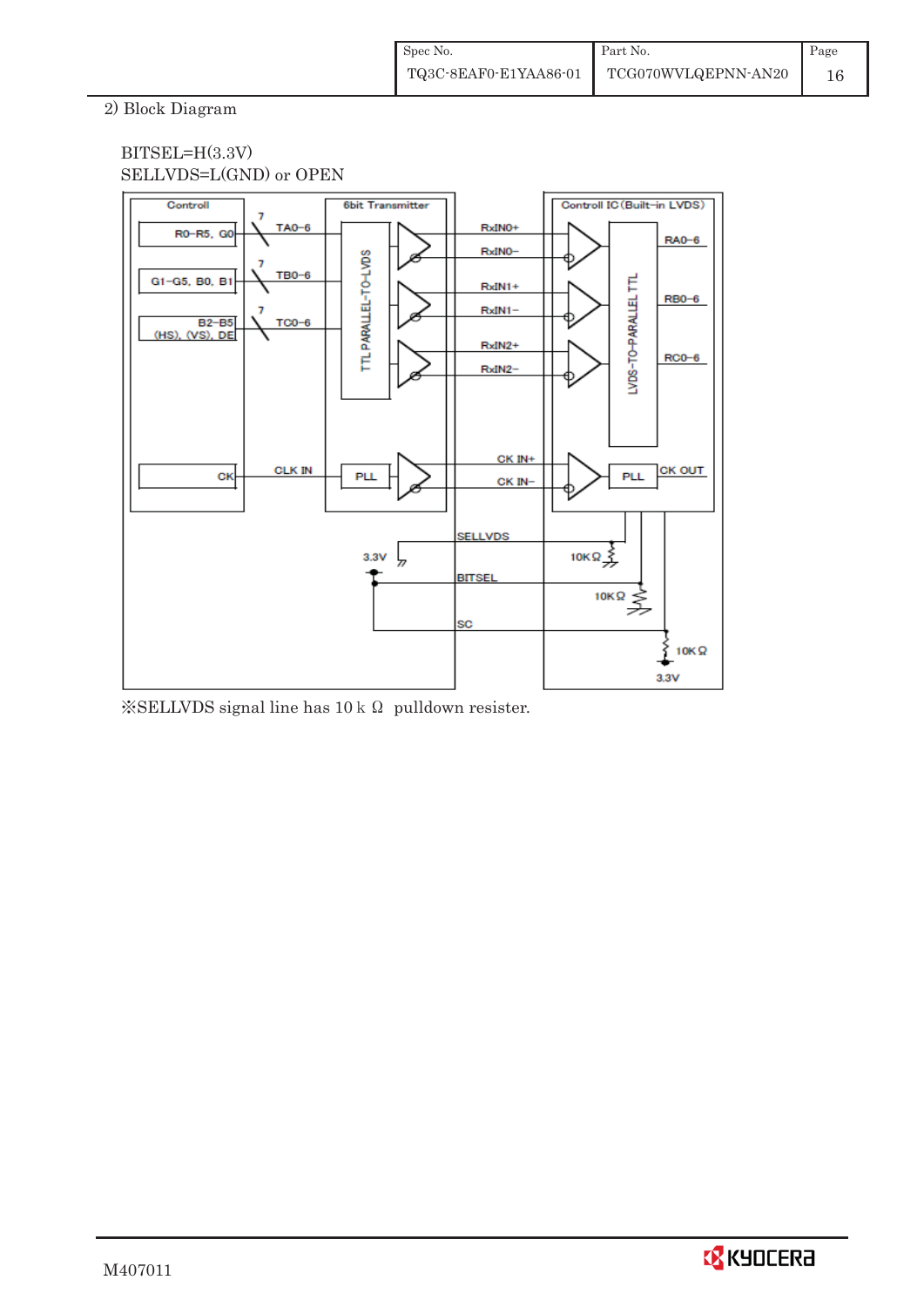# 8. Input timing characteristics  $\overline{\phantom{a}}$

8-1. Timing characteristics

|                       | Symbol                    | Min. | Typ.                     | Max.  | Unit                     | <b>Note</b> |  |
|-----------------------|---------------------------|------|--------------------------|-------|--------------------------|-------------|--|
| Clock (CK)            | Frequency                 |      | 29.88                    | 33.20 | 36.52                    | MHz         |  |
|                       | Horizontal Period         | Th   | 1024                     | 1056  | 1088                     | Tc          |  |
|                       |                           |      | $\overline{\phantom{a}}$ | 31.8  | $\overline{\phantom{a}}$ | $\mu$ s     |  |
| Enable signal<br>(DE) | Horizontal display period | Thd  |                          | 800   |                          | Tc          |  |
|                       | Vertical Period           | Tv   | 487                      | 525   | 550                      | Th          |  |
|                       | Vertical display period   | Tvd  |                          | 480   |                          | Th          |  |
| Refresh rate          | fy                        | 50   | 60                       | 70    | $_{\rm Hz}$              | 2)          |  |

1) Please set a clock frequency, a vertical dormant period, and the horizontal dormant period so that the Horizontal Period should not reach less than Min. value.

2) If the refresh rate reach less than Min. value, the deterioration of the display quality, flicker etc., may occur.(fv=1/Tv)



# **Vertical Timing Diagram**

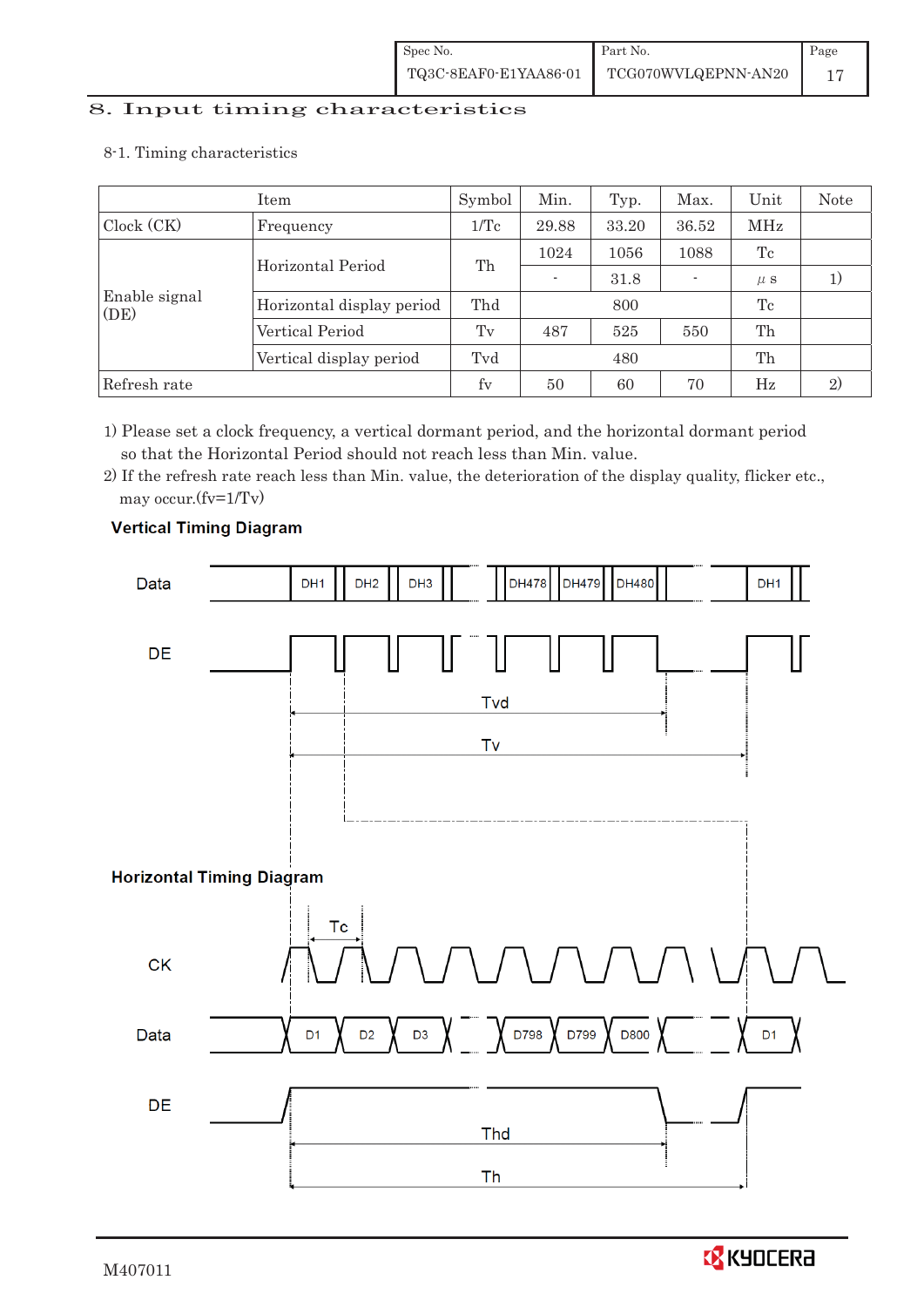| Spec No.              | Part No.            | Page |
|-----------------------|---------------------|------|
| TQ3C-8EAF0-E1YAA86-01 | TCG070WVLQEPNN-AN20 |      |

8-2. Input Data Signals and Display position on the screen

| D3, DH1<br>D1, DH1<br>D <sub>2</sub> , DH <sub>1</sub><br>D3, DH2<br>D1, DH2<br>D <sub>2</sub> , DH <sub>2</sub> | D800, DH1   |
|------------------------------------------------------------------------------------------------------------------|-------------|
|                                                                                                                  | G<br>R<br>в |
|                                                                                                                  |             |
| D1, DH480 D2, DH480 D3, DH480                                                                                    |             |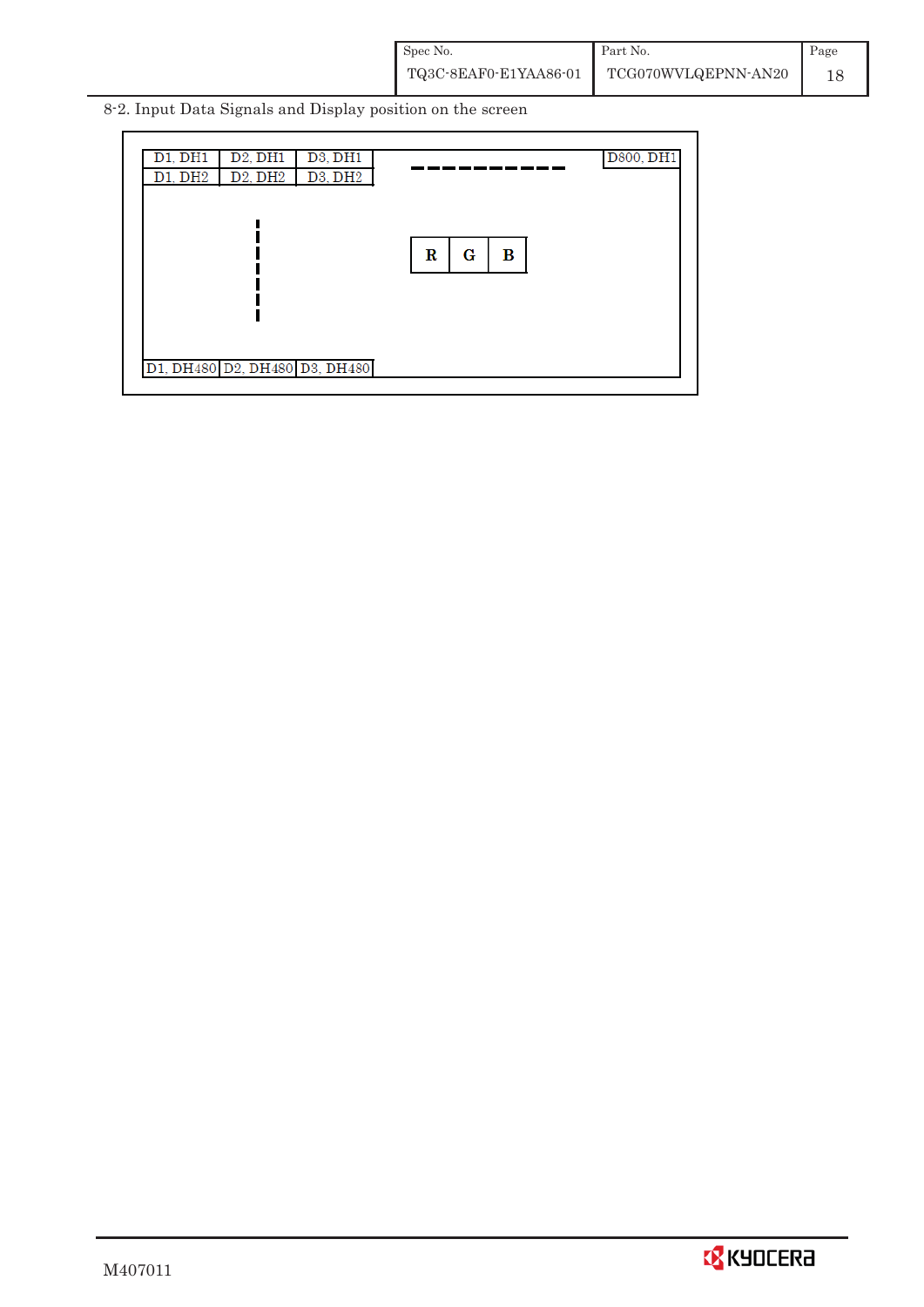# 9. Lot number identification

The lot number shall be indicated on the back of the backlight case of each LCD.

 $TCG070WVLQEPNN-AN20 - \Box\Box - \Box$  MADE IN  $\Box$  $\downarrow \downarrow \quad \downarrow \quad \downarrow \qquad \qquad \downarrow$  $1 2 3 4 5$ 

- No1. No5. above indicate
	- 1. Year code
		- 2. Month code
		- 3. Date
		- 4. Version Number
		- 5. Country of origin (Japan or China)

| Year | 2013 | 2014 | 2015 | 2016 | 2017 | 2018 |
|------|------|------|------|------|------|------|
| Code |      |      |      |      |      |      |

| Month | Jan. | Feb. | Mar. | Apr. | May | Jun. |
|-------|------|------|------|------|-----|------|
| Code  |      |      |      |      |     |      |

| Month | Jul. | Aug. | Sep. | Oct. | Nov. | Dec. |
|-------|------|------|------|------|------|------|
| Code  |      |      |      | ∡⊾   |      |      |

# 10. Warranty

#### 10-1. Incoming inspection

Please inspect the LCD within one month after your receipt.

#### 10-2. Production warranty

 Kyocera warrants its LCD's for a period of 12 months from the ship date. Kyocera shall, by mutual agreement, replace or re-work defective LCD's that are shown to be Kyocera's responsibility.

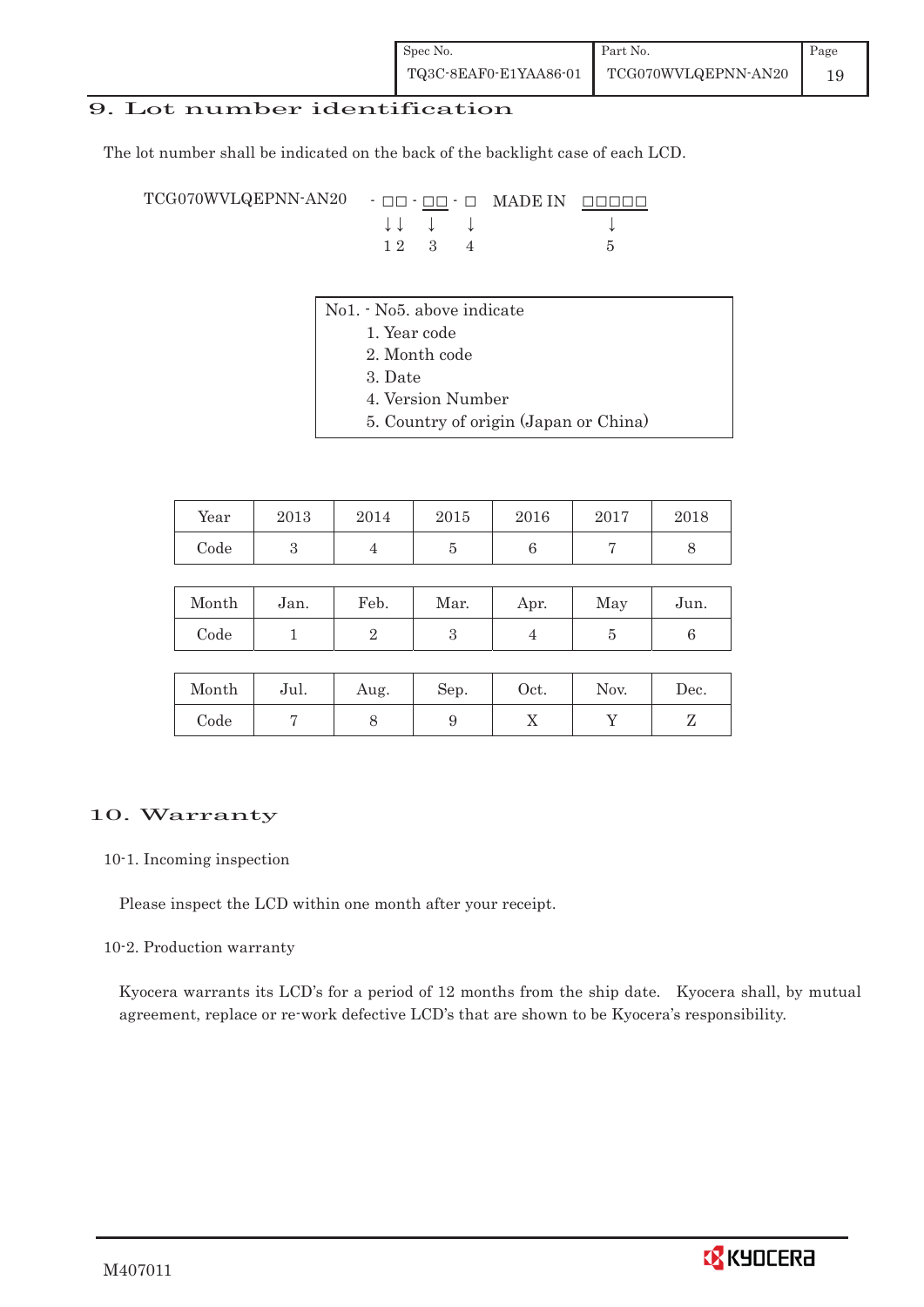# 11. Precautions for use

- 11-1. Installation of the LCD
- 1) A transparent protection plate shall be added to protect the LCD and its polarizer.
- 2) The LCD shall be installed so that there is no pressure on the LSI chips.
- 3) Since this product is wide viewing product, occurrence level of in-plane unevenness by the external stress is different compared to current normal viewing product. So there is a possibility that in-plane unevenness will be occurred by over twist, strain giving by attaching to LCD, and over pressure to touch panel. Please be careful of stress when designing the housing.
- 4) A transparent protection sheet is attached to the polarizer. Please remove the protection film slowly before use, paying attention to static electricity.
- 5) Please design the housing window so that its edges are between the active area and the effective area of the LCD screen.

#### 11-2. Static electricity

- 1) Since CMOS ICs are mounted directly onto the LCD glass, protection from static electricity is required.
- 2) Workers should use body grounding. Operator should wear ground straps.

#### 11-3. LCD operation

- 1) The LCD shall be operated within the limits specified. Operation at values outside of these limits may shorten life, and/or harm display images.
- 2) Please select the best display pattern based on your evaluation because flicker, lines or nonuniformity or unevenness can be visible depending on display patterns.

#### 11-4. Storage

- 1) The LCD shall be stored within the temperature and humidity limits specified. Store in a dark area, and protect the LCD from direct sunlight or fluorescent light.
- 2) Always store the LCD so that it is free from external pressure onto it.

#### 11-5. Usage

- 1) DO NOT store in a high humidity environment for extended periods. Polarizer degradation bubbles, and/or peeling off of the polarizer may result.
- 2) The front polarizer is easily scratched or damaged. Prevent touching it with any hard material, and from being pushed or rubbed.
- 3) The LCD screen may be cleaned by wiping the screen surface with a soft cloth or cotton pad using a little Ethanol.
- 4) Water may cause damage or discoloration of the polarizer. Clean condensation or moisture from any source immediately.
- 5) Always keep the LCD free from condensation during testing. Condensation may permanently spot or stain the polarizer.
- 6) Do not disassemble LCD because it will result in damage.
- 7) This Kyocera LCD has been specifically designed for use in general electronic devices, but not for use in a special environment such as usage in an active gas. Hence, when the LCD is supposed to be used in a special environment, evaluate the LCD thoroughly beforehand and do not expose the LCD to chemicals such as an active gas.
- 8) Please do not use solid-base image pattern for long hours because a temporary afterimage may appear. We recommend using screen saver etc. in cases where a solid-base image pattern must be used.
- 9) Liquid crystal may leak when the LCD is broken. Be careful not to let the fluid go into your eyes and mouth. In the case the fluid touches your body; rinse it off right away with water and soap.

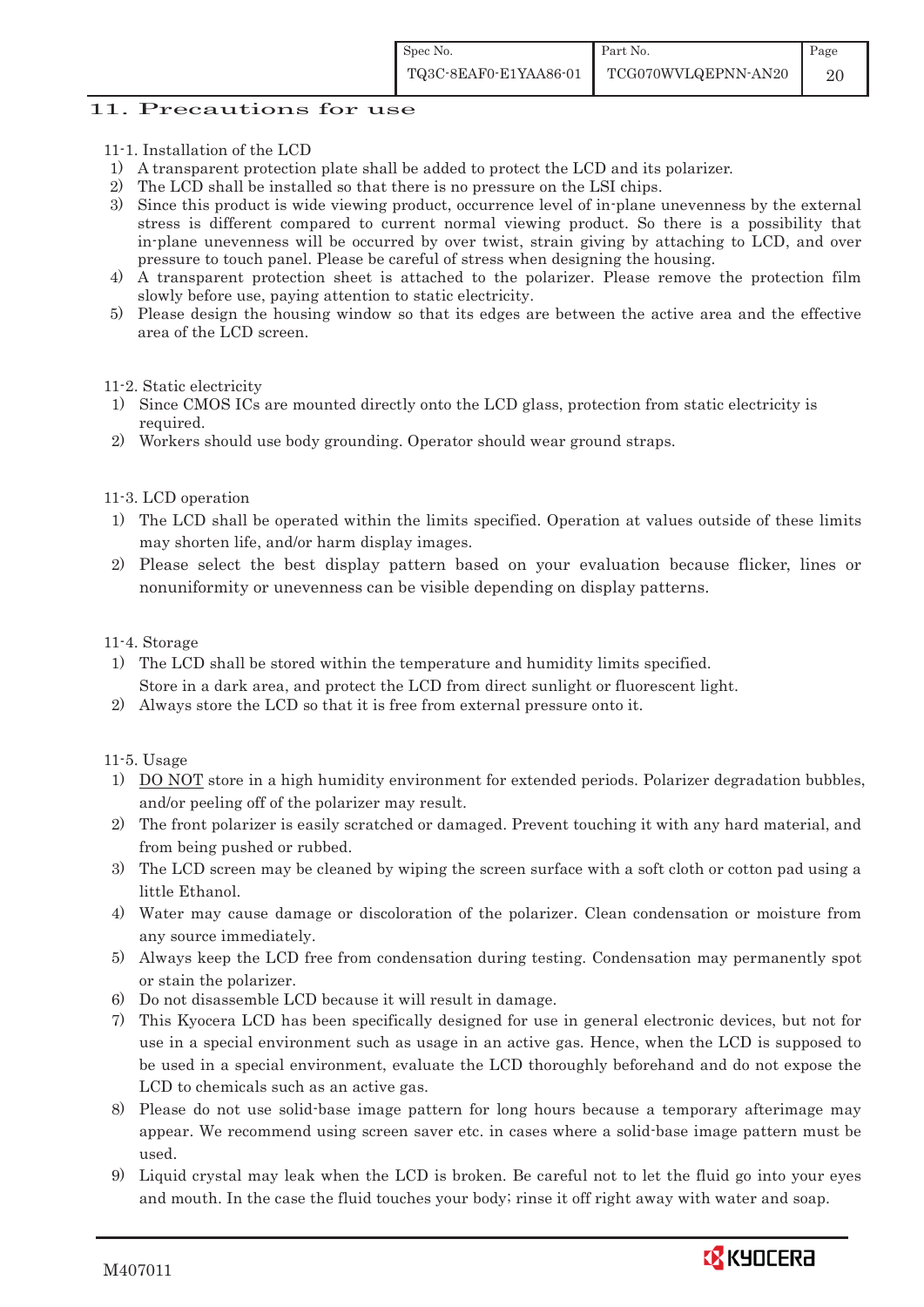| Spec No.              | Part No.            | Page |
|-----------------------|---------------------|------|
| TQ3C-8EAF0-E1YAA86-01 | TCG070WVLQEPNN-AN20 |      |

# 12. Reliability test data

| Test item                            | Test condition                                                                                       | Test time |                                                            | Judgement                                       |
|--------------------------------------|------------------------------------------------------------------------------------------------------|-----------|------------------------------------------------------------|-------------------------------------------------|
| High temp.<br>atmosphere             | $80^{\circ}$ C                                                                                       | 240h      | Display function<br>Display quality<br>Current consumption | $: No$ defect<br>$: No$ defect<br>$: No$ defect |
| Low temp.<br>atmosphere              | $-30\degree C$                                                                                       | 240h      | Display function<br>Display quality<br>Current consumption | $: No$ defect<br>$: No$ defect<br>$: No$ defect |
| High temp.<br>humidity<br>atmosphere | $40^{\circ}$ C 90% RH                                                                                | 240h      | Display function<br>Display quality<br>Current consumption | : No defect<br>$: No$ defect<br>$: No$ defect   |
| Temp. cycle                          | $-30\degree C$<br>0.5 <sub>h</sub><br>0.5 <sub>h</sub><br>R.T.<br>$80^{\circ}$ C<br>0.5 <sub>h</sub> | 10cycles  | Display function<br>Display quality<br>Current consumption | $: No$ defect<br>$: No$ defect<br>$: No$ defect |
| High temp.<br>operation              | $70^{\circ}$ C                                                                                       | 500h      | Display function<br>Display quality<br>Current consumption | $: No$ defect<br>$: No$ defect<br>$: No$ defect |

1) Each test item uses a test LCD only once. The tested LCD is not used in any other tests.

2) The LCD is tested in circumstances in which there is no condensation.

3) The reliability test is not an out-going inspection.

4) The result of the reliability test is for your reference purpose only. The reliability test is conducted only to examine the LCD's capability.

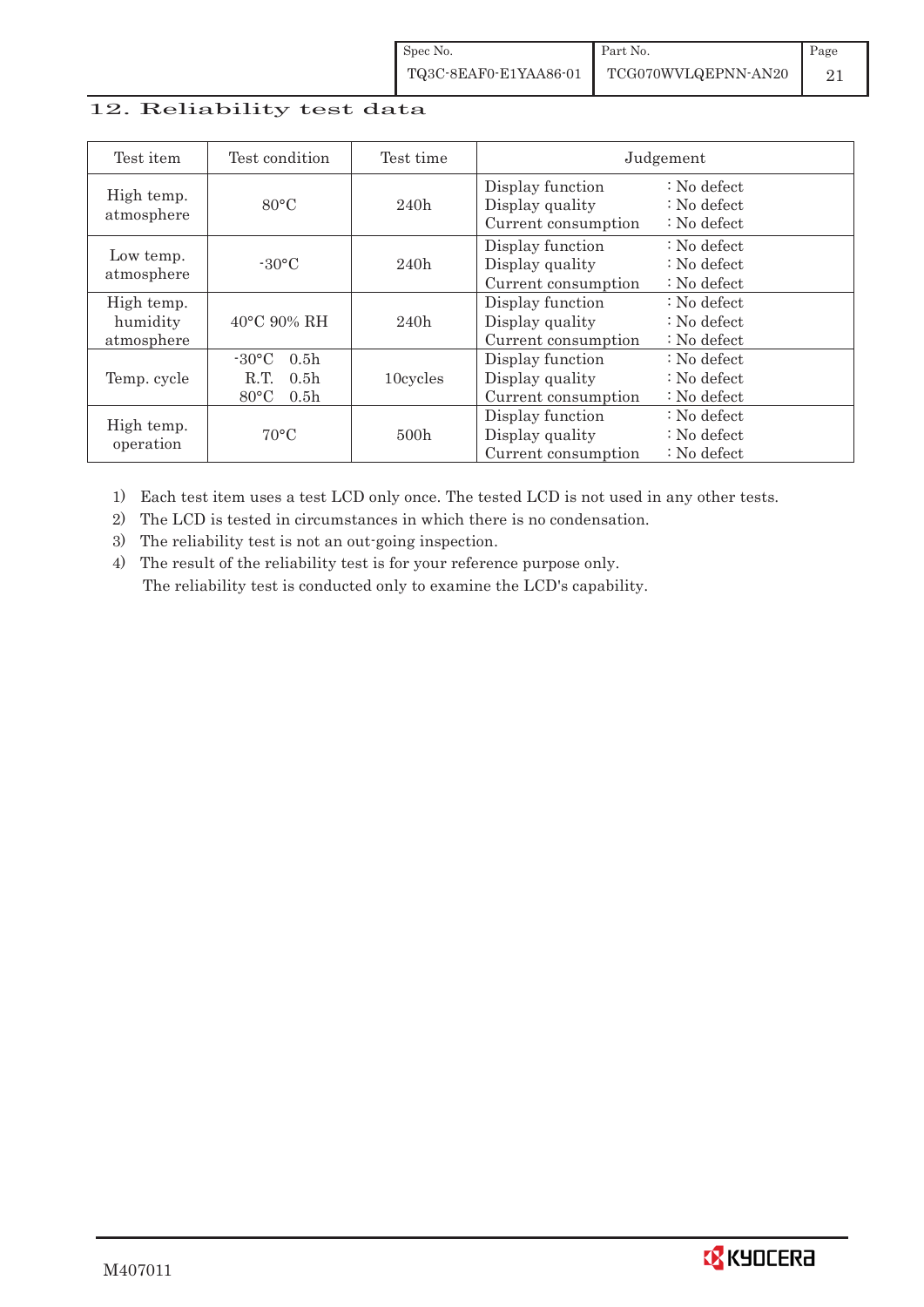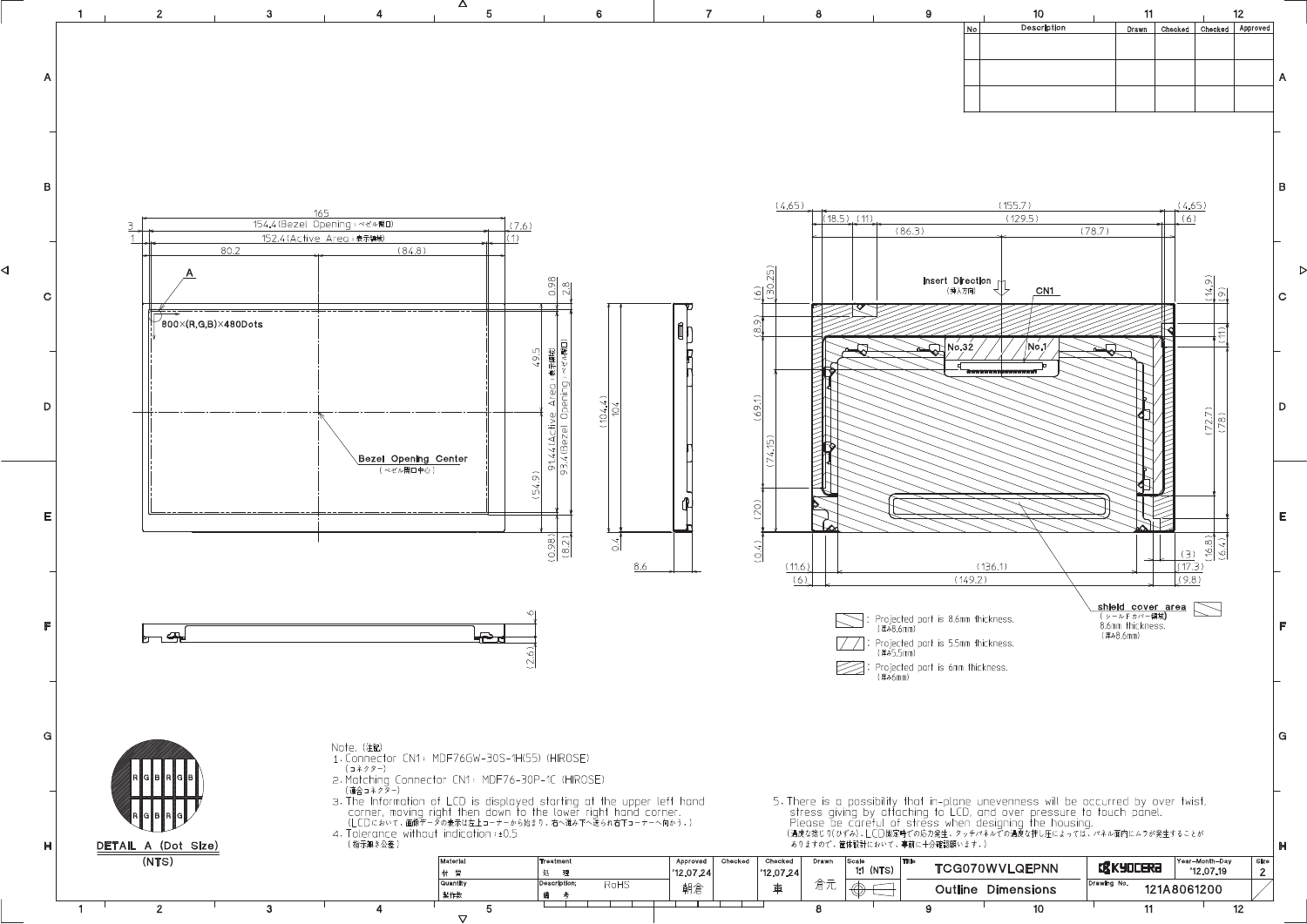| Spec No. | TQ3C-8EAF0-E2YAA86-01 |
|----------|-----------------------|
| Date     | September 25, 2014    |

# KYOCERA INSPECTION STANDARD

# TYPE : TCG070WVLQEPNN-AN20

KYOCERA DISPLAY CORPORATION

| Original         | Designed by: $Engineering$ dept. |               |          | Confirmed by $:QA$ dept. |          |  |
|------------------|----------------------------------|---------------|----------|--------------------------|----------|--|
| Issue Date       | Prepared                         | Checked       | Approved | Checked                  | Approved |  |
| February 8, 2013 |                                  | Hamazaki<br>V | W. Yano  | )e <sub>0</sub>          | 1-Hamour |  |

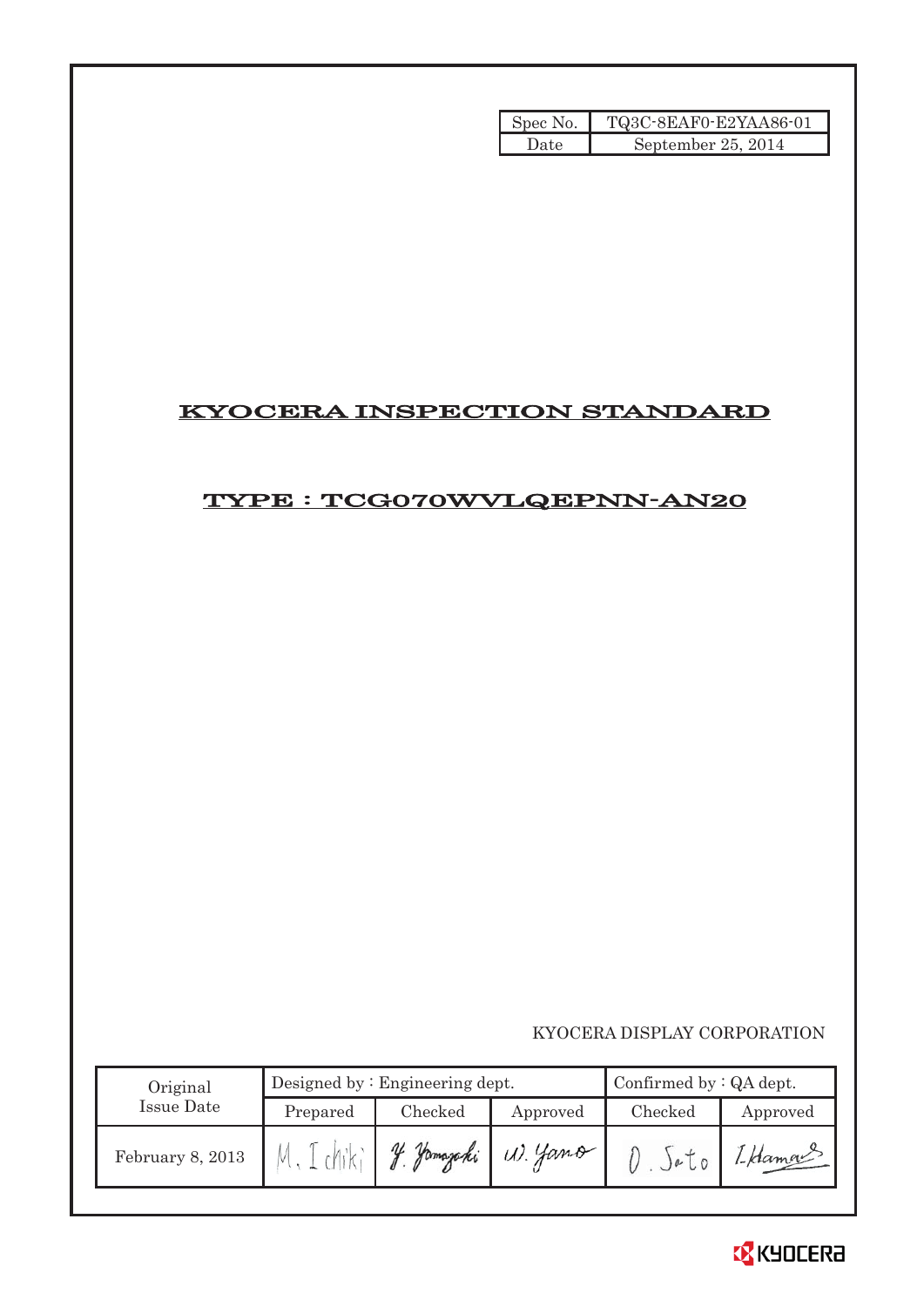| TQ3C-8EAF0-E2YAA86-01<br>TCG070WVLQEPNN-AN20<br>Revision record<br>Designed by : Engineering dept.<br>Confirmed by : QA dept.<br>Date<br>Checked<br>Prepared<br>$\rm Checked$<br>Approved<br>J. Jamszaki W. Yano<br>$D.$ $Sato$<br>dhik<br>September 25, 2014<br>$\label{eq:2} \textbf{Descriptions}$<br>Rev.No.<br>Date<br>Page<br>Sep25, 2014<br>Change KYOCERA CORPORATION LCD DIVISION<br>01<br>$\rightarrow$ KYOCERA DISPLAY CORPORATION<br>Change "Definition of inspection item", Bright dot defect<br>$\mathbf{1}$ |          |  |
|----------------------------------------------------------------------------------------------------------------------------------------------------------------------------------------------------------------------------------------------------------------------------------------------------------------------------------------------------------------------------------------------------------------------------------------------------------------------------------------------------------------------------|----------|--|
|                                                                                                                                                                                                                                                                                                                                                                                                                                                                                                                            |          |  |
|                                                                                                                                                                                                                                                                                                                                                                                                                                                                                                                            |          |  |
|                                                                                                                                                                                                                                                                                                                                                                                                                                                                                                                            | Approved |  |
|                                                                                                                                                                                                                                                                                                                                                                                                                                                                                                                            | I Hamor  |  |
|                                                                                                                                                                                                                                                                                                                                                                                                                                                                                                                            |          |  |
|                                                                                                                                                                                                                                                                                                                                                                                                                                                                                                                            |          |  |
|                                                                                                                                                                                                                                                                                                                                                                                                                                                                                                                            |          |  |
|                                                                                                                                                                                                                                                                                                                                                                                                                                                                                                                            |          |  |
|                                                                                                                                                                                                                                                                                                                                                                                                                                                                                                                            |          |  |
|                                                                                                                                                                                                                                                                                                                                                                                                                                                                                                                            |          |  |
|                                                                                                                                                                                                                                                                                                                                                                                                                                                                                                                            |          |  |
|                                                                                                                                                                                                                                                                                                                                                                                                                                                                                                                            |          |  |
|                                                                                                                                                                                                                                                                                                                                                                                                                                                                                                                            |          |  |
|                                                                                                                                                                                                                                                                                                                                                                                                                                                                                                                            |          |  |
|                                                                                                                                                                                                                                                                                                                                                                                                                                                                                                                            |          |  |
|                                                                                                                                                                                                                                                                                                                                                                                                                                                                                                                            |          |  |
|                                                                                                                                                                                                                                                                                                                                                                                                                                                                                                                            |          |  |
|                                                                                                                                                                                                                                                                                                                                                                                                                                                                                                                            |          |  |
|                                                                                                                                                                                                                                                                                                                                                                                                                                                                                                                            |          |  |
|                                                                                                                                                                                                                                                                                                                                                                                                                                                                                                                            |          |  |
|                                                                                                                                                                                                                                                                                                                                                                                                                                                                                                                            |          |  |
|                                                                                                                                                                                                                                                                                                                                                                                                                                                                                                                            |          |  |
|                                                                                                                                                                                                                                                                                                                                                                                                                                                                                                                            |          |  |
|                                                                                                                                                                                                                                                                                                                                                                                                                                                                                                                            |          |  |
|                                                                                                                                                                                                                                                                                                                                                                                                                                                                                                                            |          |  |
|                                                                                                                                                                                                                                                                                                                                                                                                                                                                                                                            |          |  |
|                                                                                                                                                                                                                                                                                                                                                                                                                                                                                                                            |          |  |
|                                                                                                                                                                                                                                                                                                                                                                                                                                                                                                                            |          |  |
|                                                                                                                                                                                                                                                                                                                                                                                                                                                                                                                            |          |  |
|                                                                                                                                                                                                                                                                                                                                                                                                                                                                                                                            |          |  |
|                                                                                                                                                                                                                                                                                                                                                                                                                                                                                                                            |          |  |
|                                                                                                                                                                                                                                                                                                                                                                                                                                                                                                                            |          |  |
|                                                                                                                                                                                                                                                                                                                                                                                                                                                                                                                            |          |  |
|                                                                                                                                                                                                                                                                                                                                                                                                                                                                                                                            |          |  |
|                                                                                                                                                                                                                                                                                                                                                                                                                                                                                                                            |          |  |
|                                                                                                                                                                                                                                                                                                                                                                                                                                                                                                                            |          |  |
|                                                                                                                                                                                                                                                                                                                                                                                                                                                                                                                            |          |  |
|                                                                                                                                                                                                                                                                                                                                                                                                                                                                                                                            |          |  |
|                                                                                                                                                                                                                                                                                                                                                                                                                                                                                                                            |          |  |
|                                                                                                                                                                                                                                                                                                                                                                                                                                                                                                                            |          |  |

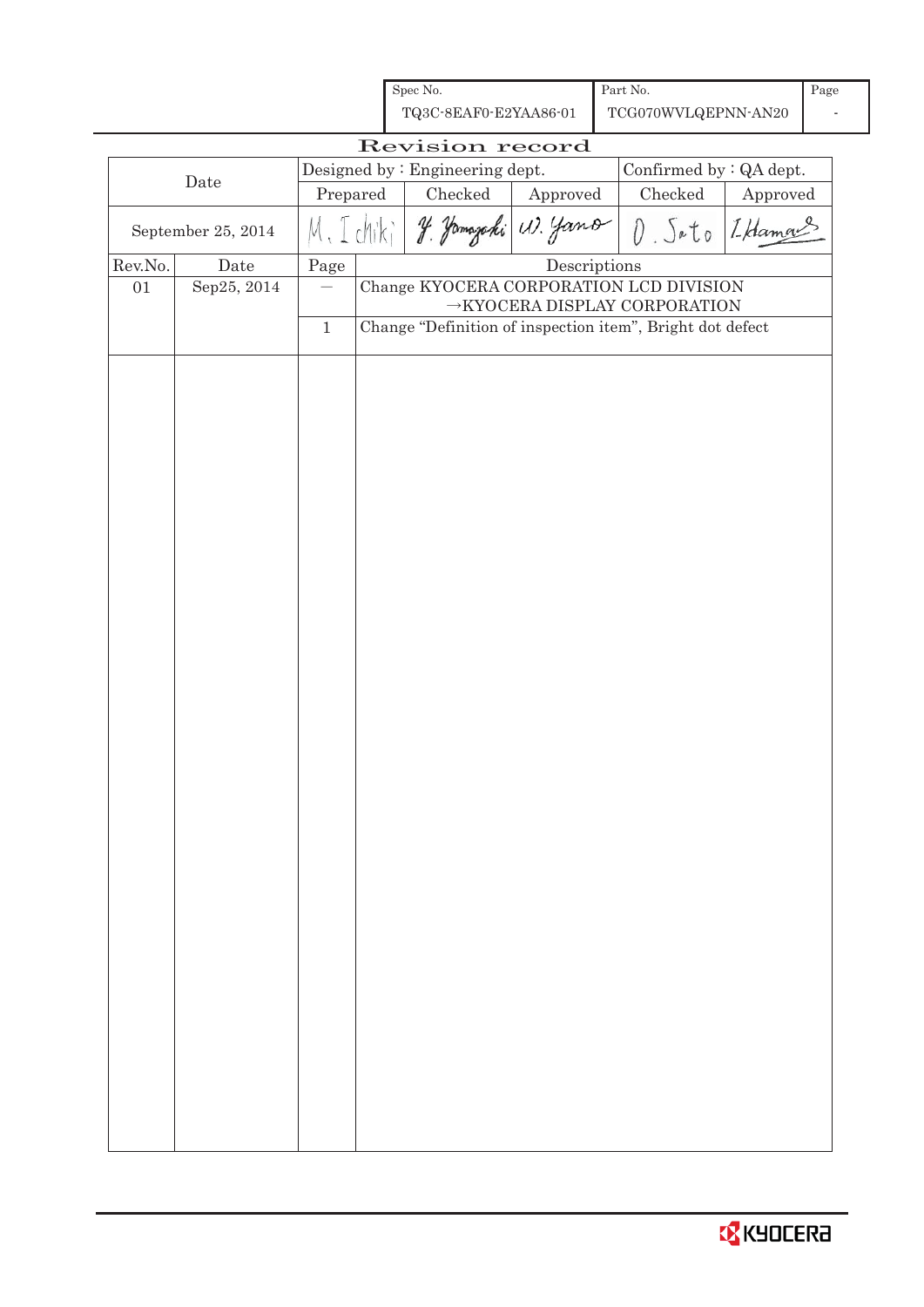# Visuals specification

|               |                  | Note                                                                                       |                                                                         |  |  |  |
|---------------|------------------|--------------------------------------------------------------------------------------------|-------------------------------------------------------------------------|--|--|--|
| General       | 1.               | Customer identified anomalies not defined within this inspection standard shall be         |                                                                         |  |  |  |
|               |                  | reviewed by Kyocera, and an additional standard shall be determined by mutual consent.     |                                                                         |  |  |  |
|               | 2.               | This inspection standard about the image quality shall be applied to any defect within the |                                                                         |  |  |  |
|               |                  | effective viewing area and shall not be applicable to outside of the area.                 |                                                                         |  |  |  |
|               | 3.               | Inspection conditions                                                                      |                                                                         |  |  |  |
|               | Luminance        |                                                                                            | $\div 500$ Lux min.                                                     |  |  |  |
|               |                  | Inspection distance                                                                        | $\div 300$ mm.                                                          |  |  |  |
|               | Temperature      |                                                                                            | $:25 \pm 5^{\circ}\text{C}$                                             |  |  |  |
|               | Direction        |                                                                                            | : Directly above                                                        |  |  |  |
| Definition of | Dot defect       | Bright dot defect                                                                          | The dot is constantly "on" when power applied to the                    |  |  |  |
| inspection    |                  |                                                                                            | LCD, even when all "Black" data sent to the screen.                     |  |  |  |
| item          |                  |                                                                                            | Inspection tool: 5% Transparency neutral density filter.                |  |  |  |
|               |                  |                                                                                            | Count dot: If the dot is visible through the filter.                    |  |  |  |
|               |                  |                                                                                            | Don't count dot: If the dot is not visible through the                  |  |  |  |
|               |                  |                                                                                            | filter.                                                                 |  |  |  |
|               |                  |                                                                                            | R G B<br>GIB.<br>There is an electrode in the middle of the dot         |  |  |  |
|               |                  |                                                                                            | GERGBRGB<br>and one dot is shown in the left drawing.                   |  |  |  |
|               |                  |                                                                                            | R<br>G<br>GBR<br>B<br>$<$ dot drawing $>$                               |  |  |  |
|               | Black dot defect |                                                                                            | The dot is constantly "off" when power applied to the                   |  |  |  |
|               |                  |                                                                                            | LCD, even when all "White" data sent to the screen.                     |  |  |  |
|               |                  |                                                                                            | Similar size compared to bright dot.                                    |  |  |  |
|               |                  | White dot                                                                                  | Pixel works electrically, however, circular/foreign                     |  |  |  |
|               |                  | (Circular/foreign                                                                          | particle makes dot appear to be "on" even when all                      |  |  |  |
|               |                  | particle)                                                                                  | "Black" data is sent to the screen.                                     |  |  |  |
|               | Adjacent dot     |                                                                                            | Adjacent dot defect is defined as two or more bright dot                |  |  |  |
|               |                  |                                                                                            | defects or black dot defects.                                           |  |  |  |
|               |                  |                                                                                            | RGBRGBRGB                                                               |  |  |  |
|               |                  |                                                                                            | RGBRGBRGB                                                               |  |  |  |
|               |                  |                                                                                            | dot defect<br>$R$ G $B$ R $G$ B $R$ G $B$                               |  |  |  |
|               | External         |                                                                                            |                                                                         |  |  |  |
|               | inspection       | Bubble, Scratch,<br>Foreign particle                                                       | Visible operating (all pixels "Black" or "White") and non<br>operating. |  |  |  |
|               |                  | (Polarizer, Cell, Backlight)                                                               |                                                                         |  |  |  |
|               |                  |                                                                                            |                                                                         |  |  |  |
|               |                  | Appearance inspection                                                                      | Does not satisfy the value at the spec.                                 |  |  |  |
| Others        |                  | CFL wires                                                                                  | Damaged to the CFL wires, connector, pin, functional                    |  |  |  |
|               |                  |                                                                                            | failure or appearance failure.                                          |  |  |  |
|               | Definition       | Definition of circle size<br>Definition of linear size                                     |                                                                         |  |  |  |
|               | of size          |                                                                                            |                                                                         |  |  |  |
|               |                  |                                                                                            |                                                                         |  |  |  |
|               |                  |                                                                                            |                                                                         |  |  |  |
|               |                  | $d = (a + b)/2$                                                                            |                                                                         |  |  |  |
|               |                  |                                                                                            |                                                                         |  |  |  |